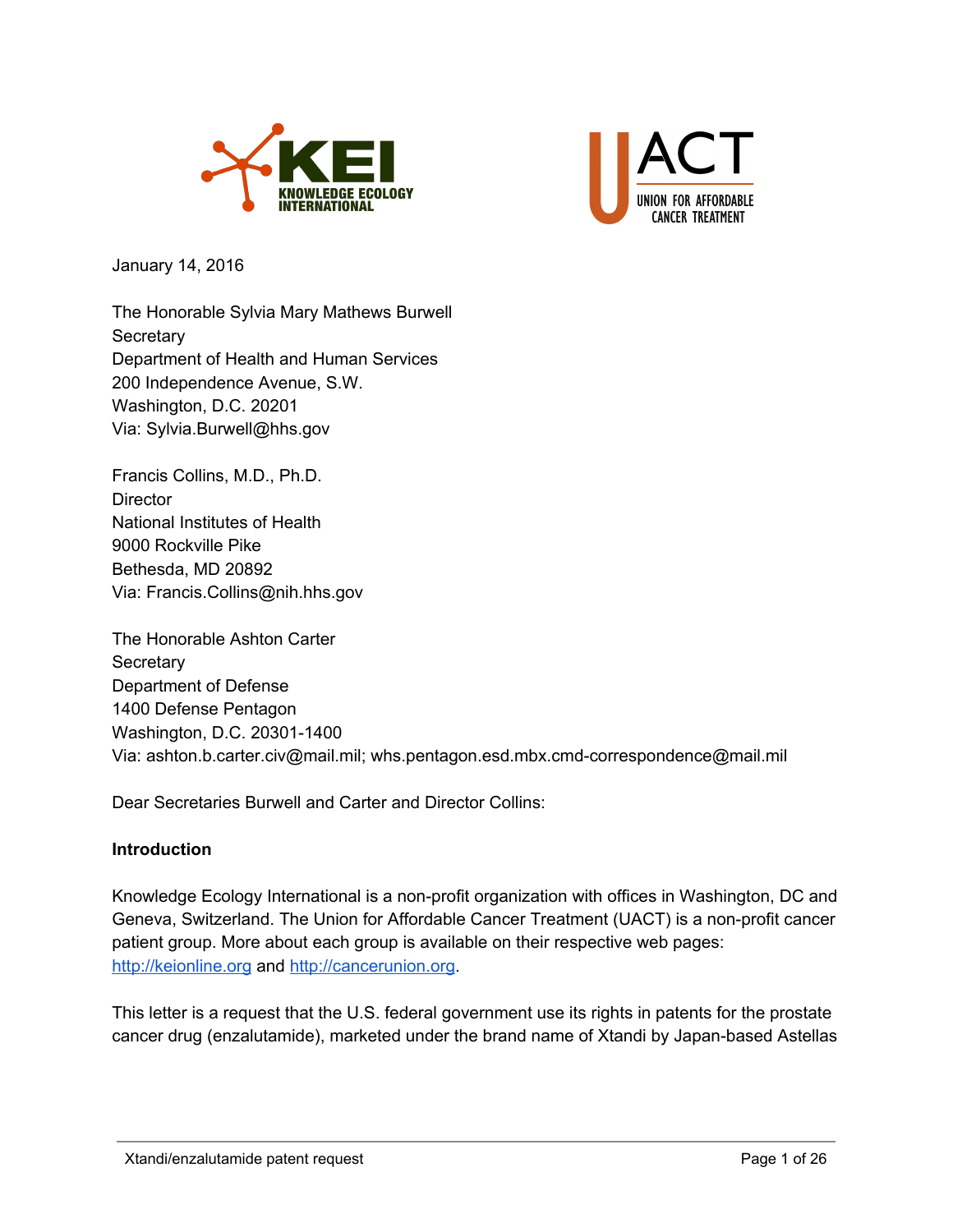Pharma. This is a product that has an average wholesale price (AWP) of \$129,269 per year,<sup>1</sup> and which is far more expensive in the United States than in other countries.

Specifically, we ask the Department of Health and Human Services (DHHS), National Institutes of Health (NIH), and/or the Department of Defense (DoD) to use its royalty-free rights in the relevant patents, or to grant this request for march-in rights. The relevant patents include, but are not limited to, the three patents listed in the FDA Orange Book for Xtandi (7709517, 8183274, and 9126941), all of which were granted to the Regents of the University of California, a public institution. All three inventions were made with the support of the United States government under National Institutes of Health SPORE grant number 5 P50 CA092131 and Department of Defense (Army) grant number W81XWH-04-1-0129.

The statutory basis for the request includes 35 U.S.C.  $\S$  202(c)(4), for the royalty-free rights in the patents, and 35 U.S.C.  $\S$  203(a)(1-3), noting that the term "practical application" of an invention in 35 U.S.C. § 203(a)(1) is defined by 35 U.S.C. § 201(f) to require that the benefits of an invention are "available to the public on reasonable terms." It is our contention that the pricing of Xtandi is excessive and discriminatory as regards U.S. citizens.

Xtandi is an expensive drug everywhere, indeed so expensive that access is extremely limited in many countries. But, based upon our research, the prices in the United States are far higher than any other country in the world, despite the fact that the critical research benefited from U.S. taxpayer funded grants from the NIH and DoD.

More generally, we ask the U.S. federal government to adopt the policy that the federal government will use its royalty free rights, or grant licenses under federal march-in rights, when prices in the United States are excessive, and/or higher than they are in high income foreign countries, and to apply that policy in this case for patents on enzalutamide.

Such an approach would be in accord with the policy and objective of the Bayh-Dole Act as stated in 35 U.S.C. § 200, to "protect the public against nonuse *and*the unreasonable use of inventions…" [emphasis added].

The analysis in this document includes the following topics and tables.

- 1. Prices for Xtandi are much higher in the United States than in other high income countries,
- 2. The high prices for Xtandi create hardships on U.S. patients,
- 3. The cost of Xtandi to Medicare,
- 4. Astellas and Medivation projections of Xtandi sales,
- 5. The role of the U.S. government in funding research on Xtandi,
- 6. Enzalutamide is an important cancer drug,

 $1$  \$88.48 per 40 mg unit, four times a day, 365.25 days per year.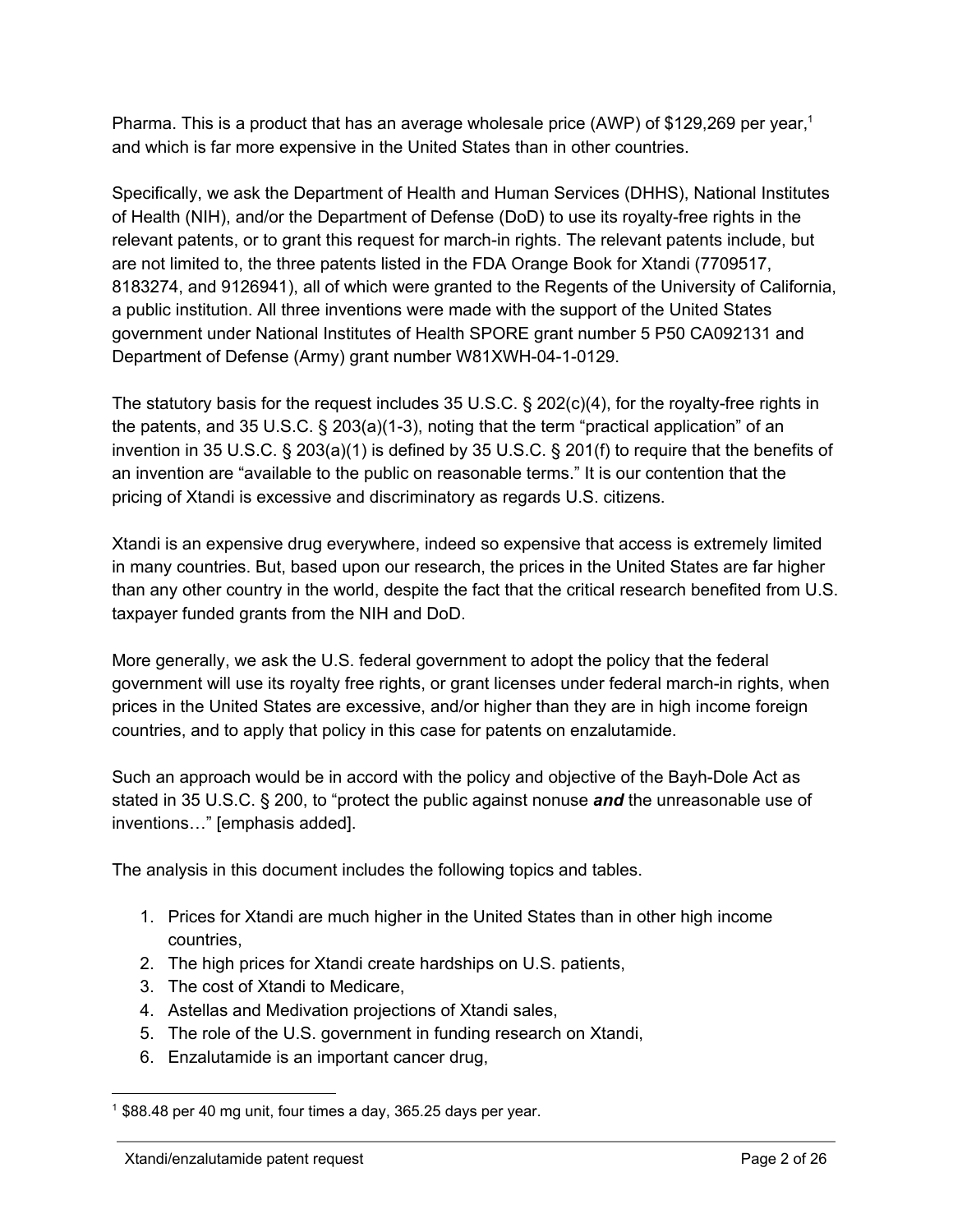- 7. The University of California at Los Angeles (UCLA) interest in the patents,
- 8. Orange Book patent claims for Xtandi,
- 9. Non-patent exclusivity,
- 10. Generic supply,
- 11. Xtandi R&D investments through the 2012 approval for the lead indication,
- 12. Clinical trials on enzalutamide, including trials subsequent to 2012 NDA,
- 13. Licensing terms, including reasonable royalty,
- 14. Funding of research to further develop enzalutamide,
- 15. Standard for determining the Xtandi prices are unreasonable.
- 16. Conclusion

# **Tables:**

Table 1.1: Prices for Xtandi 40mg capsule/tabs, in the United States and 13 high income countries.

Table 2.1: Prior authorization requirements and formulary tiers for seven insurers providing reimbursements for Xtandi/enzalutamide

Table 3.1: Xtandi/Enzalutamide/Medicare Part D, 2012 to 2014

Table 4.1: Actual and projected Xtandi sales, FY2013 to FY2015

Table 4.2: Actual Xtandi sales, U.S., 2012 to 2014

Table 8.1: Xtandi Patents

Table 11.1: Trials Reported in FDA Medical Review for 2012 Approval for Xtandi

Table 11.2: Trial enrollment cited in in FDA medical reviews for lead indication of new drugs, 2010 to 2014

Table 11.3: R&D expenditures on Xtandi, 2005-2012 (in thousands of USD)

Table 11.4: R&D expenditures on Xtandi, 2013 and 2014 (in thousands of USD)

Table 12.1: Number of trials funded by Industry, NIH, other "U.S. Fed" and "Other," as reported in ClinicalTrials.Gov, January 6, 2016.

Table 12.2: Number of trials funded by Astellas and/or Medivation, as reported in ClinicalTrials.Gov, January 6, 2016.

Table 15.1: US Average Wholesale Price, relative to prices in reference countries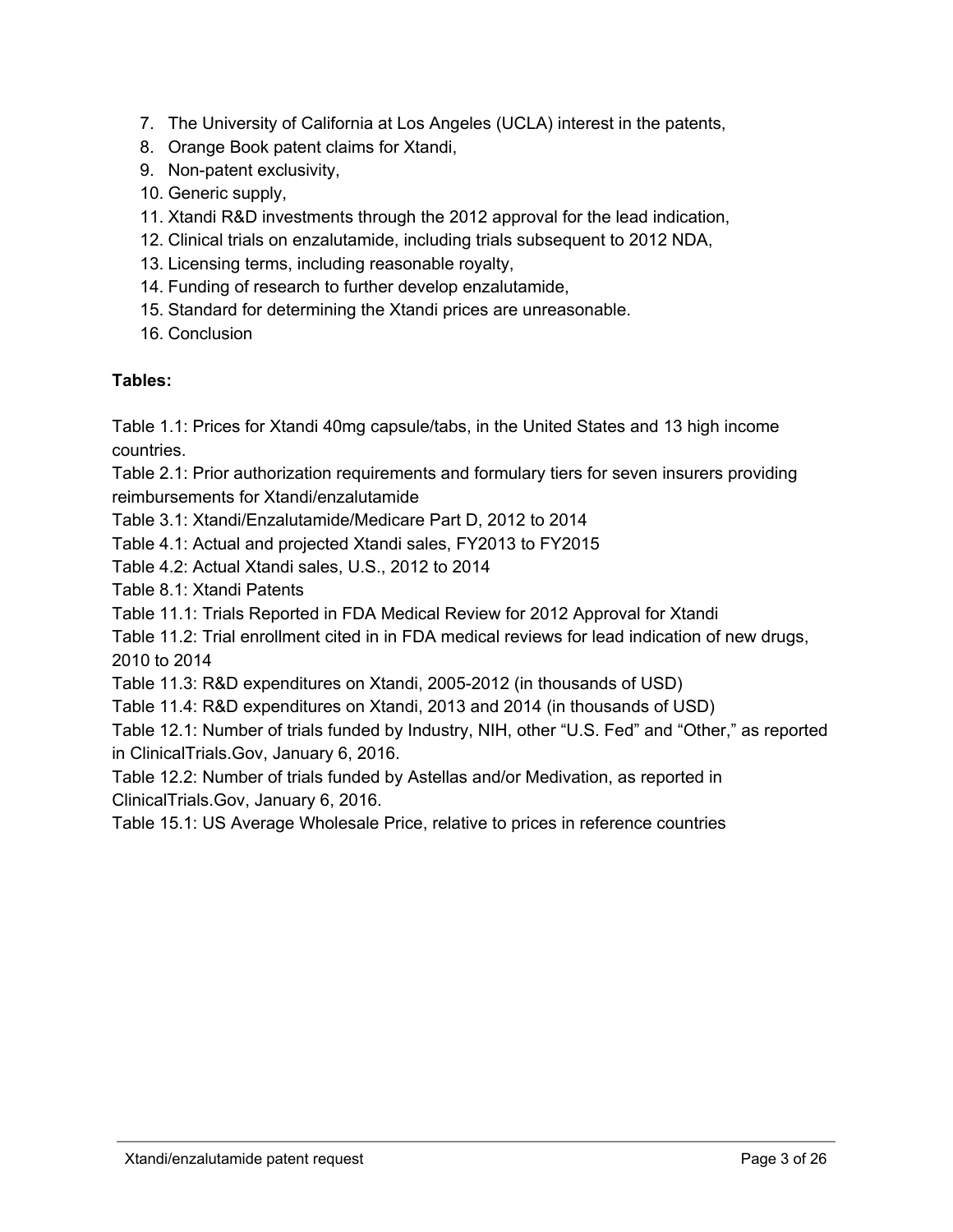### **1. Prices for Xtandi are much higher in the United States than in other high income countries.**

Xtandi is sold in 40 mg capsules or tablets, and is prescribed for daily use for as long as the drug continues to be effective and tolerated. The typical dose of Xtandi for the treatment of prostate cancer is 4 x 40 mg per day.

The U.S. average wholesale price (AWP), according to *Redbook* data published April 2015, was \$88.48 per 40 milligram capsule, which amounts to \$353.92 per day, or \$129,269.28 per year (365.25 day year). The average price for Medicare in 2014 was \$69.41 per capsule,<sup>2</sup> or \$101,408.01 for a full year's treatment.

Astellas Pharma, a Japanese-owned drug company, is exploiting the weak response of the United States to excessive pricing of drugs, and is charging U.S. consumers and third-party payers roughly two to four times as much as the prices in other high income countries. For example, in Norway, a country with a per capita income of \$103,630 in 2014, the price is \$32.43 per 40 mg capsule, just 47 percent of the US Medicare price, and 39 percent of the Redbook AWP for the U.S. private sector.

In Australia, the price is \$23.46 per capsule, roughly one third of the U.S. Medicare price. In Quebec, Canada, the price is \$20.12 per capsule, just 29 percent of the U.S. Medicare price, and 24 percent of the U.S. AWP.

Astellas Pharma, the company that holds the rights to market Xtandi, is a member of the Japan-based Mitsubishi UFJ Financial Group (MUFJ) keiretsu. Note that in Japan, the price per 40 mg unit of this UCLA-invented drug is \$26.37, less than one-third of the U.S. AWP.

In our opinion, it is unreasonable, and indeed outrageous, that prices are higher in the United States than in foreign countries, for a drug invented at UCLA using federal government grants.

<sup>&</sup>lt;sup>2</sup> See Centers for Medicare and Medicaid Services Medicare Drug Spending Dashboard, available at: https://www.cms.gov/Research-Statistics-Data-and-Systems/Statistics-Trends-and-Reports/Dashboard/Medi care-Drug-Spending/Drug\_Spending\_Dashboard.html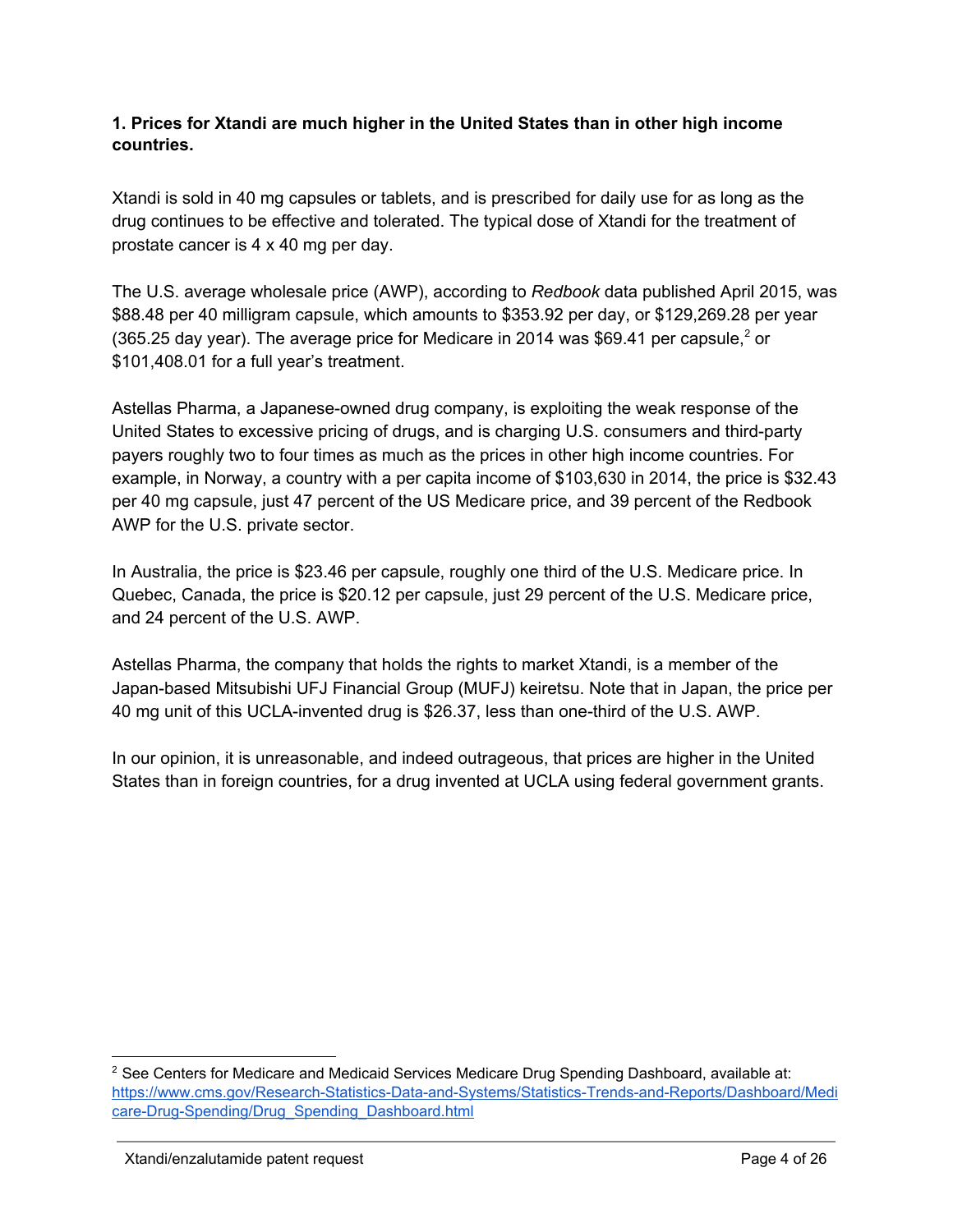**Table 1.1: Prices for Xtandi 40mg capsule/tabs, in the United States and 13 high income countries.**

| Country                      | Price per unit,<br>national<br>currency |            | <b>EX Rate</b><br>(Jan. 6,<br>2016) | Price per<br>unit, USD | <b>Percent</b><br>of 2015<br><b>AWP</b> | 2014, GNI Per<br>Capita, Atlas<br>Method, USD |
|------------------------------|-----------------------------------------|------------|-------------------------------------|------------------------|-----------------------------------------|-----------------------------------------------|
| USA, April 2015 AWP          | 88.48                                   | <b>USD</b> | 1                                   | \$88.48                | 100%                                    | \$55,200                                      |
| USA, 2014 Medicare           | 69.41                                   | <b>USD</b> | 1                                   | \$69.41                | 78%                                     | \$55,200                                      |
| Australia                    | 33.04                                   | <b>AUD</b> | 0.71                                | \$23.46                | 27%                                     | \$64,540                                      |
| Belgium                      | 29.15                                   | <b>EUR</b> | 1.08                                | \$31.48                | 36%                                     | \$47,260                                      |
| Canada, Quebec               | 28.35                                   | CAN        | 0.71                                | \$20.12                | 23%                                     | \$51,630                                      |
| France                       | 24.75                                   | <b>EUR</b> | 1.08                                | \$26.73                | 30%                                     | \$42,960                                      |
| Germany, public<br>insurance | 34.19                                   | <b>EUR</b> | 1.08                                | \$36.93                | 42%                                     | \$47,640                                      |
| Italy, procurement price     | 24.08                                   | <b>EUR</b> | 1.08                                | \$26.01                | 29%                                     | \$34,270                                      |
| Japan                        | 3,138.80                                | Yen        | 0.0084                              | \$26.37                | 30%                                     | \$42,000                                      |
| The Netherlands              | 29.15                                   | <b>EUR</b> | 1.08                                | \$31.48                | 36%                                     | \$51,890                                      |
| Norway                       | 294.78                                  | <b>NOK</b> | 0.11                                | \$32.43                | 37%                                     | \$103,630                                     |
| Spain                        | 29.98                                   | <b>EUR</b> | 1.08                                | \$32.38                | 37%                                     | \$29,440                                      |
| Sweden                       | 224.705                                 | <b>SEK</b> | .12                                 | \$26.96                | 30%                                     | \$61,610                                      |
| Switzerland                  | 35.82                                   | <b>CHF</b> | 0.99                                | \$35.46                | 40%                                     | \$88,120*                                     |
| <b>UK</b>                    | 24.42                                   | <b>GBP</b> | 1.46                                | \$35.65                | 40%                                     | \$43,430                                      |

\*Only 2013 was available for Switzerland.

# **2. The high prices for Xtandi create hardships on U.S. patients.**

Recent clinical studies indicate that treatment delays may be harmful to patients. While the drug is relatively new, clinicians are now recommending that doctors prescribe Xtandi before prescribing other drugs that target the same androgen axis, to prevent the development of drug resistance.

Since 2014, the FDA has expanded the use of Xtandi to first line treatment for metastatic castration-resistant prostate cancer (mCRPC) based on the phase III PREVAIL clinical trial. Currently Xtandi (FDA approved, 2012), Zytiga (FDA approved, 2011), and Taxotere (FDA approved, 2004) are the top three prescribed drugs in first line metastatic CRPC treatment.<sup>3</sup> However, using Taxotere before Xtandi has been shown to decrease the effectiveness of Xtandi

<sup>&</sup>lt;sup>3</sup> Flaig TW *et al.* Treatment evolution for metastatic castration-resistant prostate cancer with recent introduction of novel agents: retrospective analysis of real-world data.Cancer Med. 2015 Dec 29.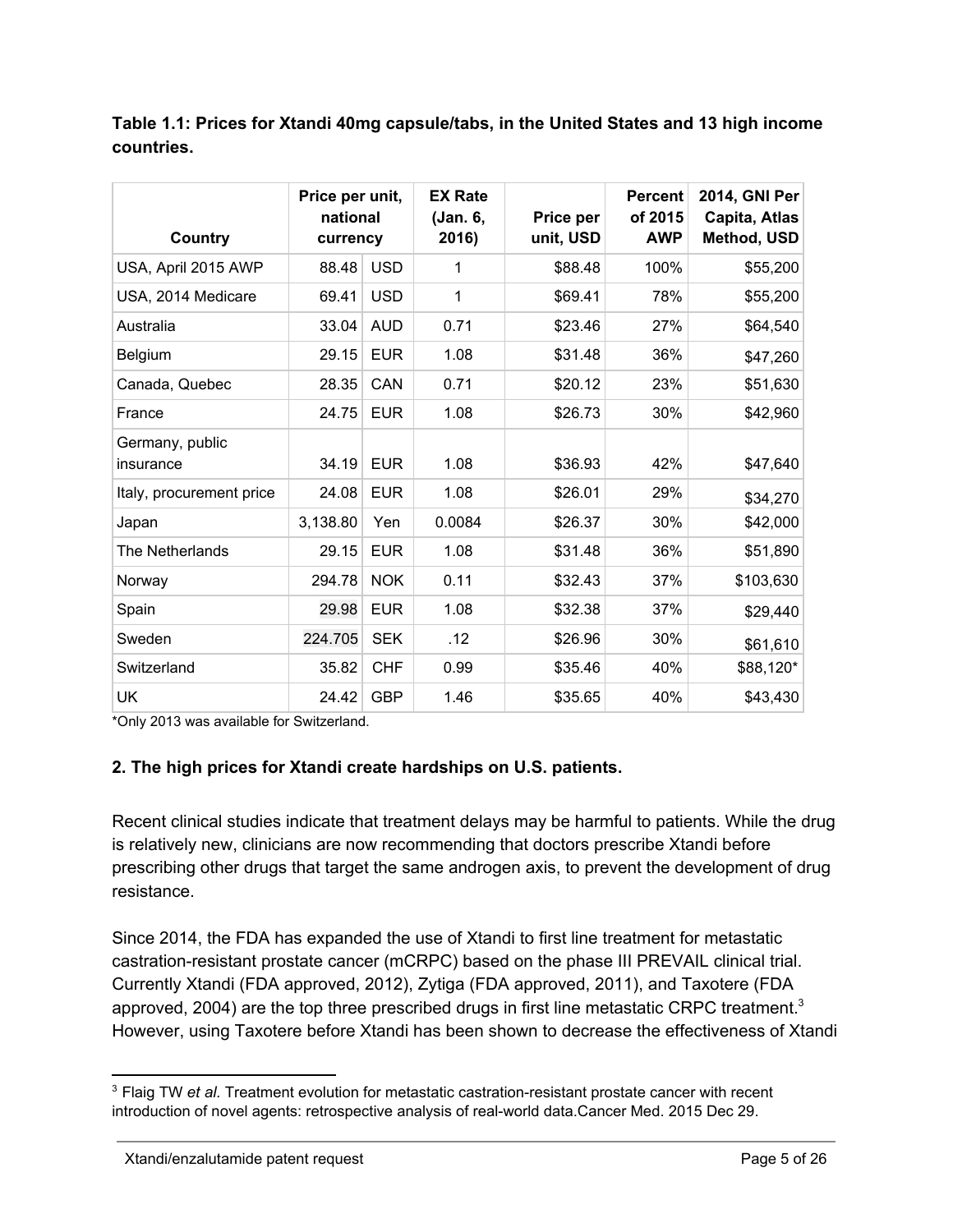by a median overall survival of 15.8 months. $4$  Zytiga and Xtandi are both oral therapeutics that target the androgen signaling axis, and although prospective head-to-head comparison clinical trials are still ongoing, retrospective analysis data have indicated that there is a clear clinical cross-resistance between the two drugs.<sup>5</sup> In fact, in a study conducted by Schrader *et al.*, it was reported that 48.6% of patients who previously took Zytiga and Taxotere were completely resistant to Xtandi.<sup>6</sup> Based on the susceptibilities of individual patients, oncologists may want to prescribe Xtandi over Zytiga for its toxicity profile or to patients who cannot tolerate low-dose steroids.<sup>6</sup> If insurance companies were to restrict the use of Xtandi in favor of Zytiga or Taxotere, it would likely prove detrimental to the survival of those patients.

As a direct result of the high price charged by Astellas, U.S. insurance companies and other third party payers have predictably restricted access to Xtandi. Insurers discourage prescribers by requiring restrictive prior authorizations that prevent use of Xtandi before a patient has failed other treatments. UnitedHealthcare, for example, noted in a memorandum that "Supply limits and/or Step Therapy may be in place."7

Table 2.1 shows information from insurance formularies from across the United States, including whether prior authorization is required and what tier the insurer has placed the drug on in their formulary. Higher tiers generally indicate higher copays and restricted access, and insurers generally use 3- or 5-tier systems. (See the next section for a discussion of Medicare spending on Xtandi.)

| Table 2.1: Prior authorization requirements and formulary tiers for seven insurers |  |
|------------------------------------------------------------------------------------|--|
| providing reimbursements for Xtandi/enzalutamide.                                  |  |

| <b>Paver</b>                | <b>Formulary</b>                                   |   | <b>Prior Authorization</b> |
|-----------------------------|----------------------------------------------------|---|----------------------------|
| Rocky Mountain Health Plans | Good Health Formulary <sup>8</sup>                 | 3 | Yes                        |
| Kaiser Permanente           | Exchange Formulary <sup>9</sup>                    | 4 | No                         |
| Aetna                       | Three Tier Open Individual Formulary <sup>10</sup> | 3 | Yes: step therapy          |
| Cigna                       | Prescription Drug List <sup>11</sup>               | 5 | Yes                        |

<sup>4</sup> Crawford ED *et al.* Treating Patients with Metastatic Castration Resistant Prostate Cancer: A Comprehensive Review of Available Therapies. J Urol. 2015 Dec;194(6):153747.

<sup>7</sup> <https://goo.gl/PFtBkf>

<sup>5</sup> Zhang T. *et al.* Enzalutamide versus abiraterone acetate for the treatment of men with metastatic castration-resistantprostate cancer. Expert Opin Pharmacother. 2015 Mar;16(4):473-85.

<sup>&</sup>lt;sup>6</sup> Schrader AJ *et al.* Enzalutamide in castration-resistant prostate cancer patients progressing after docetaxel and abiraterone. Eur Urol. 2014 Jan;65(1):30-6.

<sup>&</sup>lt;sup>8</sup> http://www.rmhp.org/docs/default-source/resources/good\_health\_formulary.pdf?sfvrsn=10

<sup>9</sup> [https://healthy.kaiserpermanente.org/static/health/pdfs/formulary/mid/mid\\_exchange\\_formulary.pdf](https://healthy.kaiserpermanente.org/static/health/pdfs/formulary/mid/mid_exchange_formulary.pdf)

<sup>10</sup> <https://goo.gl/Z31uvf>

<sup>&</sup>lt;sup>11</sup> http://www.cigna.com/individuals-families/prescription-drug-list?consumerID=cigna&indicator=IFP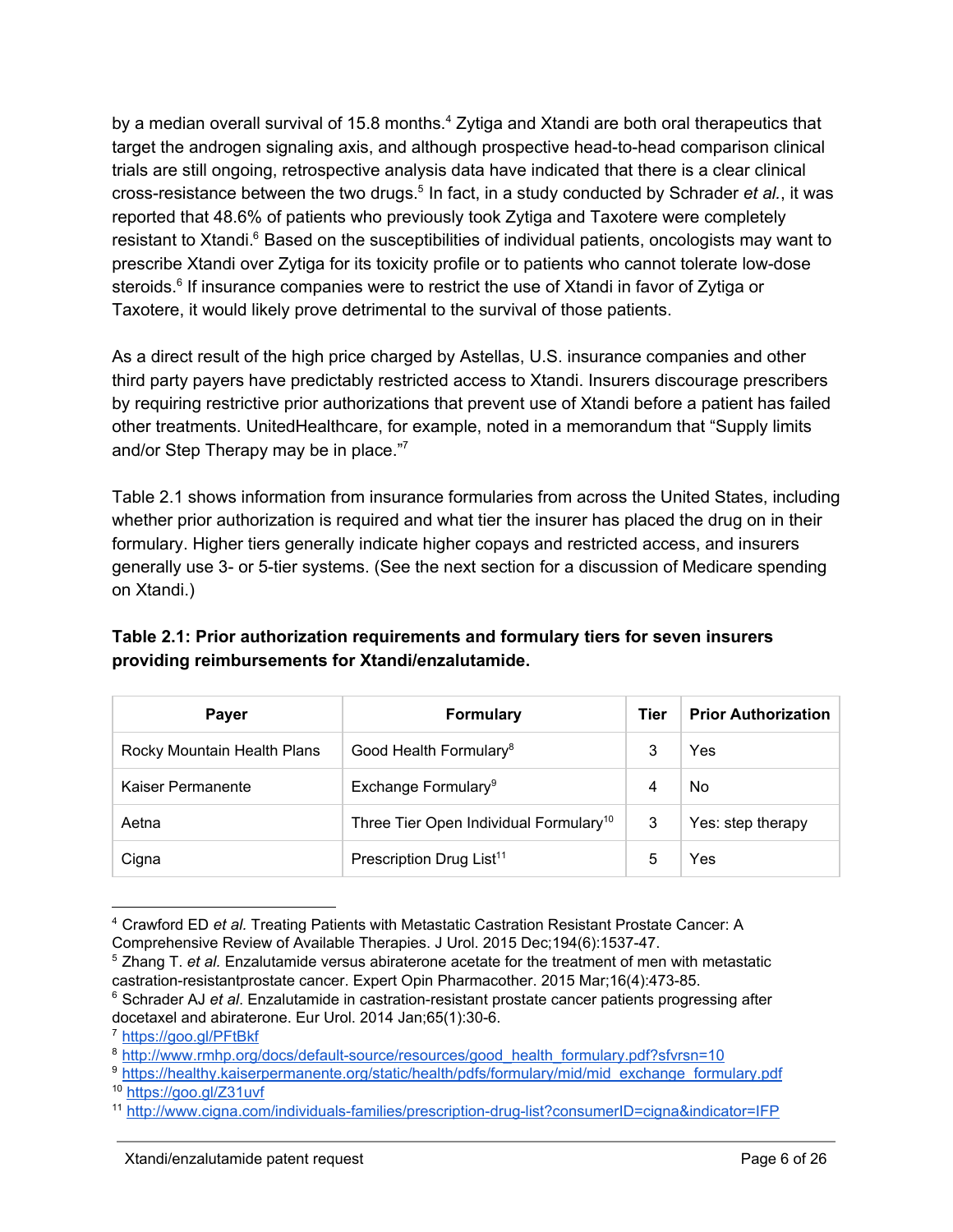| <b>BlueCross BlueShield</b> | Federal Employee Program <sup>12</sup>                   | Yes |
|-----------------------------|----------------------------------------------------------|-----|
| Montana Health CO-OP        | 2015 CoventryOne Prescription Drug<br>List <sup>13</sup> | Yes |
| Anthem BlueCross            | Select Drug List 4-Tier Formulary <sup>14</sup>          | Yes |

There is also a racial disparity in the incidence, mortality, and treatment of prostate cancer. NIH and DoD should be concerned that the high price of Xtandi may be contributing to systemic racial discrimination in medical care in the United States. Data collected by the Centers for Disease Control shows that African American men have higher incidence and mortality rates than all other populations. Around two times more African American men have prostate cancer than white men (graph 2.1), and around 2.5 times more African American men die from the disease compared to white men (graph 2.2).<sup>15</sup> In addition, African American men are more likely to have a more aggressive form of prostate cancer. Researchers believe that this racial disparity is the result of sociobiological factors that affect people of African descent.

Beyond sociobiological effects on incidence, mortality, and severity of prostate cancer, African American men face systemic discrimination that affects their access to and quality of treatment. One recent study has found that African-American men on Medicare being treated for nonmetastatic prostate cancer experienced treatment delays, and had more postoperative emergency room visits and readmissions compared to white men.<sup>16</sup> "This might be a form of institutional discrimination based on socioeconomic status resulting in racially disparate outcomes," wrote Dr. Otis Brawley, chief medical officer of the American Cancer Society, commenting on that study.<sup>17</sup>

<sup>&</sup>lt;sup>12</sup> https://media.fepblue.org/-/media/PDFs/Brochures/FEP\_AbbreviatedFormulary\_100715.pdf

<sup>&</sup>lt;sup>13</sup> http://www.mhc.coop/wp-content/uploads/docs/MHC-Covered-Drugs.pdf

<sup>&</sup>lt;sup>14</sup> [https://fm.formularynavigator.com/MemberPages/pdf/2016CASelectHIX\\_7006\\_Full\\_1576.pdf](https://fm.formularynavigator.com/MemberPages/pdf/2016CASelectHIX_7006_Full_1576.pdf)

<sup>&</sup>lt;sup>15</sup> See CDC, "Prostate Cancer Rates by Race and Ethnicity," available at <http://www.cdc.gov/cancer/prostate/statistics/race.htm>.

<sup>&</sup>lt;sup>16</sup> Schmid M et al. Racial differences in the surgical care of Medicare beneficiaries with localized prostate cancer. JAMA Onc. 2015 Oct. doi:10.1001/jamaoncol.2015.3384

<sup>17</sup> Brawley OW. The meaning of race in prostate cancer treatment. JAMA Onc. 2015 Oct. doi:10.1001/jamaoncol.2015.3615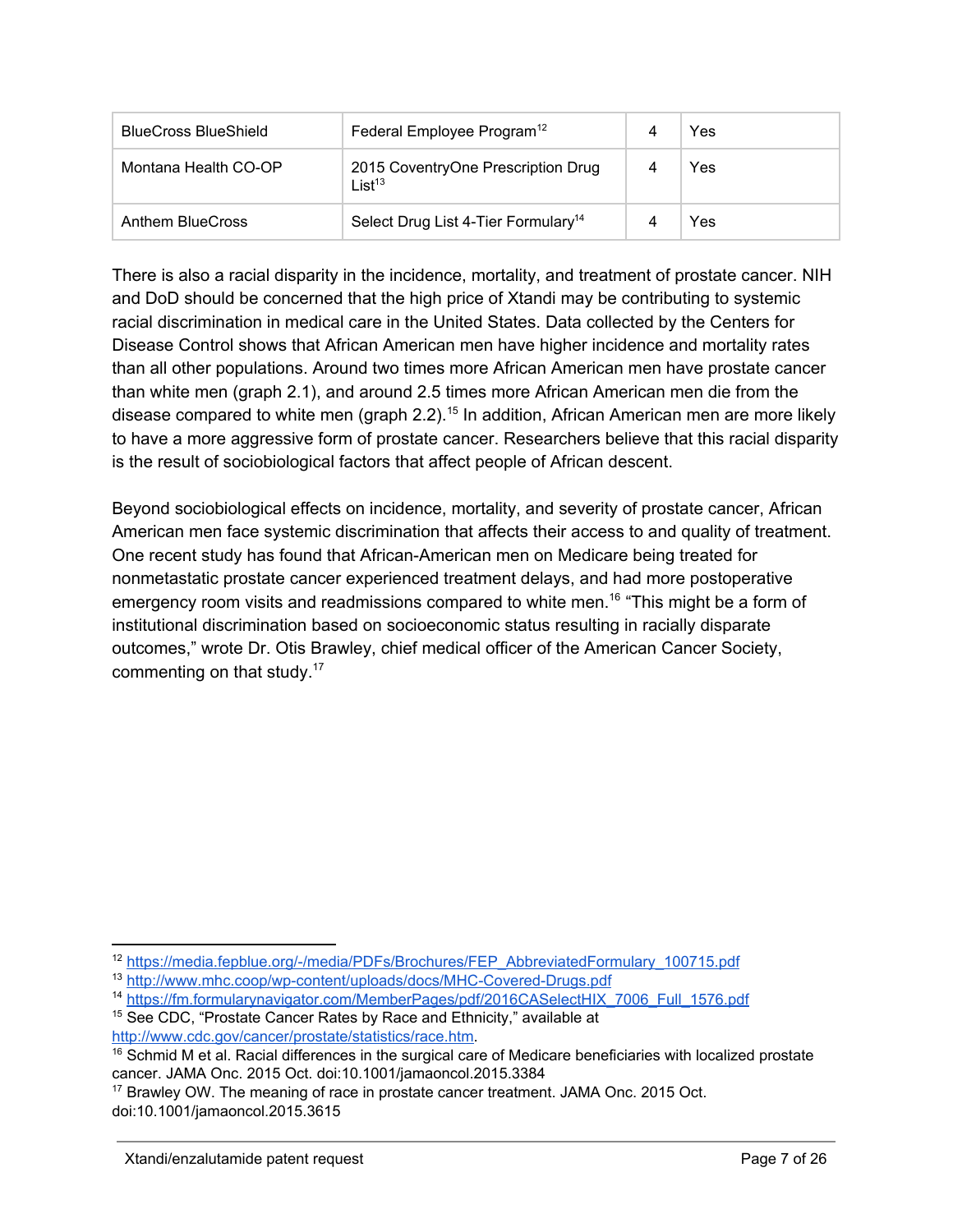

**Graph 2.1: "Prostate Cancer Incidence Rates by Race and Ethnicity, U.S., 1999–2012" 18**





<sup>18</sup> See CDC, "Prostate Cancer Rates by Race and Ethnicity," available at <http://www.cdc.gov/cancer/prostate/statistics/race.htm>, which contains additional notes on the data/methodologies used to create graphs 1 and 2 in this letter. <sup>19</sup> See CDC, "Prostate Cancer Rates by Race and Ethnicity," available at <http://www.cdc.gov/cancer/prostate/statistics/race.htm>.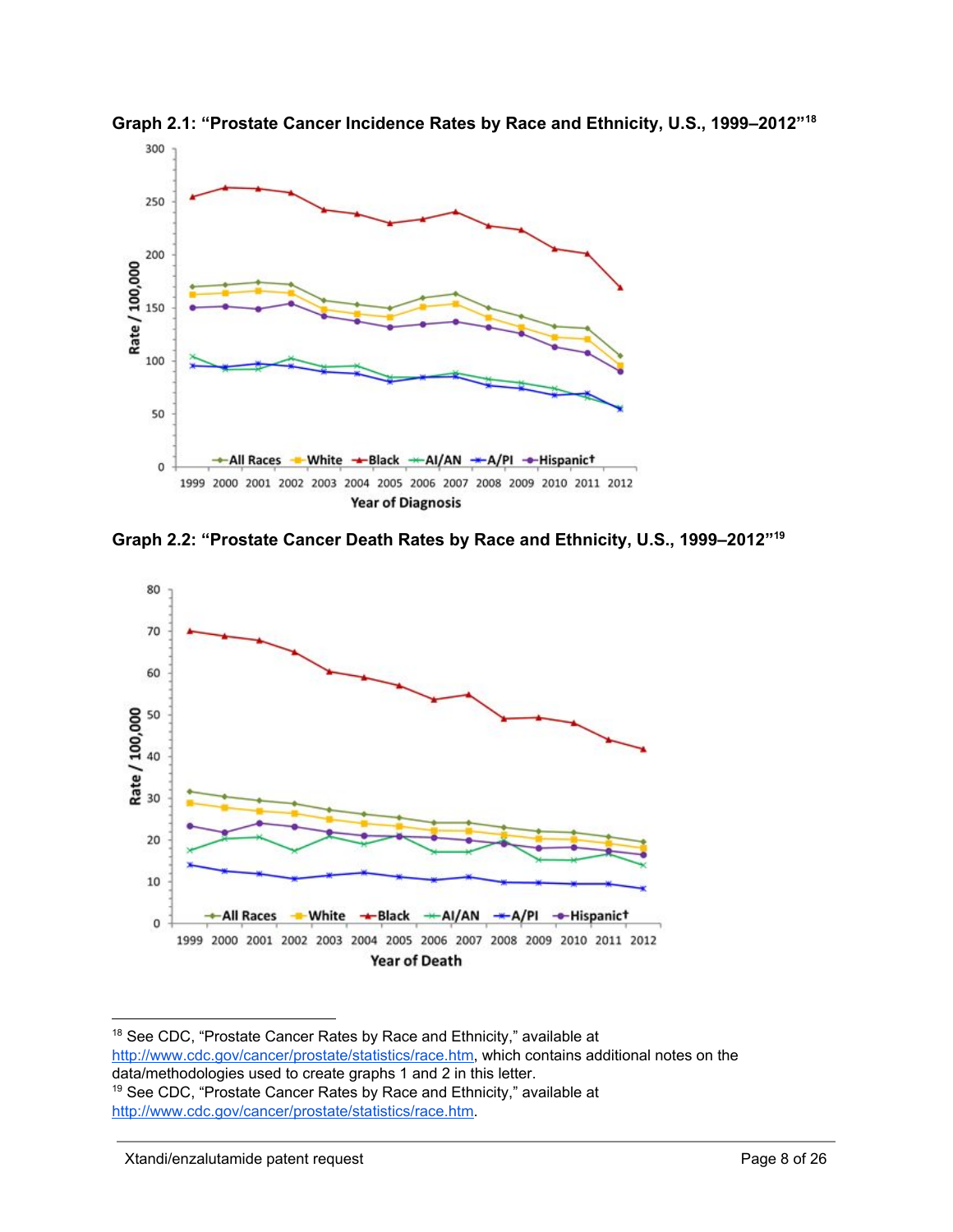Veterans who served in Vietnam and the Korean demilitarized zone, who may have been exposed to Agent Orange, are also at higher risk for more aggressive forms of prostate cancer, according to a study conducted by the Department of Veterans Affairs and Oregon Health and Science University.<sup>20</sup>

# **3. The cost of Xtandi to Medicare.**

According to the Centers for Medicare and Medicaid Services, total Medicare spending on Xtandi grew dramatically from under \$35 million in 2012 to nearly \$447 million in 2014. The increase in outlays from 2013 to 2014 was 93 percent. Part of that growth was due to a 9 percent price increase from 2012 to 2014, a period in which the Consumer Price Index (CPI) grew a mere 3 percent. There was also a steep increase in the number of patients, from 2,143 in 2012, to 7,329 in 2013, and 11,800 in 2014.

### **Table 3.1: Xtandi/Enzalutamide/Medicare Part D, 2012 to 2014**

|      |                       |                         |                    | <b>Total</b>    |                 |        |
|------|-----------------------|-------------------------|--------------------|-----------------|-----------------|--------|
|      |                       |                         |                    | <b>Annual</b>   |                 |        |
|      |                       | <b>Beneficiary Cost</b> | <b>Beneficiary</b> | <b>Spending</b> | <b>Avg Cost</b> | Claim  |
| Year | <b>Total Spending</b> | <b>Share</b>            | Count              | Per User        | <b>Per Unit</b> | Count  |
| 2012 | \$34,898,755.93       | \$2,359,870.77          | 2.143              | \$16,285.00     | \$63.72         | 4.519  |
| 2013 | \$231,503,731.19      | \$13,276,790.11         | 7.329              | \$31,587.36     | \$64.85         | 29,572 |
| 2014 | \$447,311,084.46      | \$24,567,059.52         | 11,800             | \$37,907.72     | \$69.41         | 53,980 |

For prostate cancer, the average age at diagnosis is 66 years. At present, approximately 14 percent of the population is 65 or over, but in five years this will increase to 16 percent, and by 2030 is expected to exceed 19 percent. As the population continues to age, we can reasonably predict that Medicare expenditures on Xtandi will continue to climb.

# **4. Astellas and Medivation projections of Xtandi sales.**

According to the Astellas 2015 annual report, $^{21}$  the United States market will represent 61.16 percent of all global sales of Xtandi, for the fiscal year ending March 31, 2016. Note that in the U.S., sales of Xtandi increased 77 percent from FY2013 (April 1, 2013 to March 31, 2014) to FY2014 (April 1, 2014 to March 31, 2015), and are projected to increase 51 percent from FY2014 to FY2015. This is a steep increase in use for a costly drug.

<sup>21</sup> Astellas Annual Report 2015, available at

 $20$  Ansbaugh N et al. Agent Orange as a risk factor for high-grade prostate cancer. Cancer. 2013 Jul; 119(13):23992404. Available at [http://www.ncbi.nlm.nih.gov/pmc/articles/PMC4090241/.](http://www.ncbi.nlm.nih.gov/pmc/articles/PMC4090241/)

https://www.astellas.com/en/ir/library/pdf/2015AR\_en\_1007-2.pdf.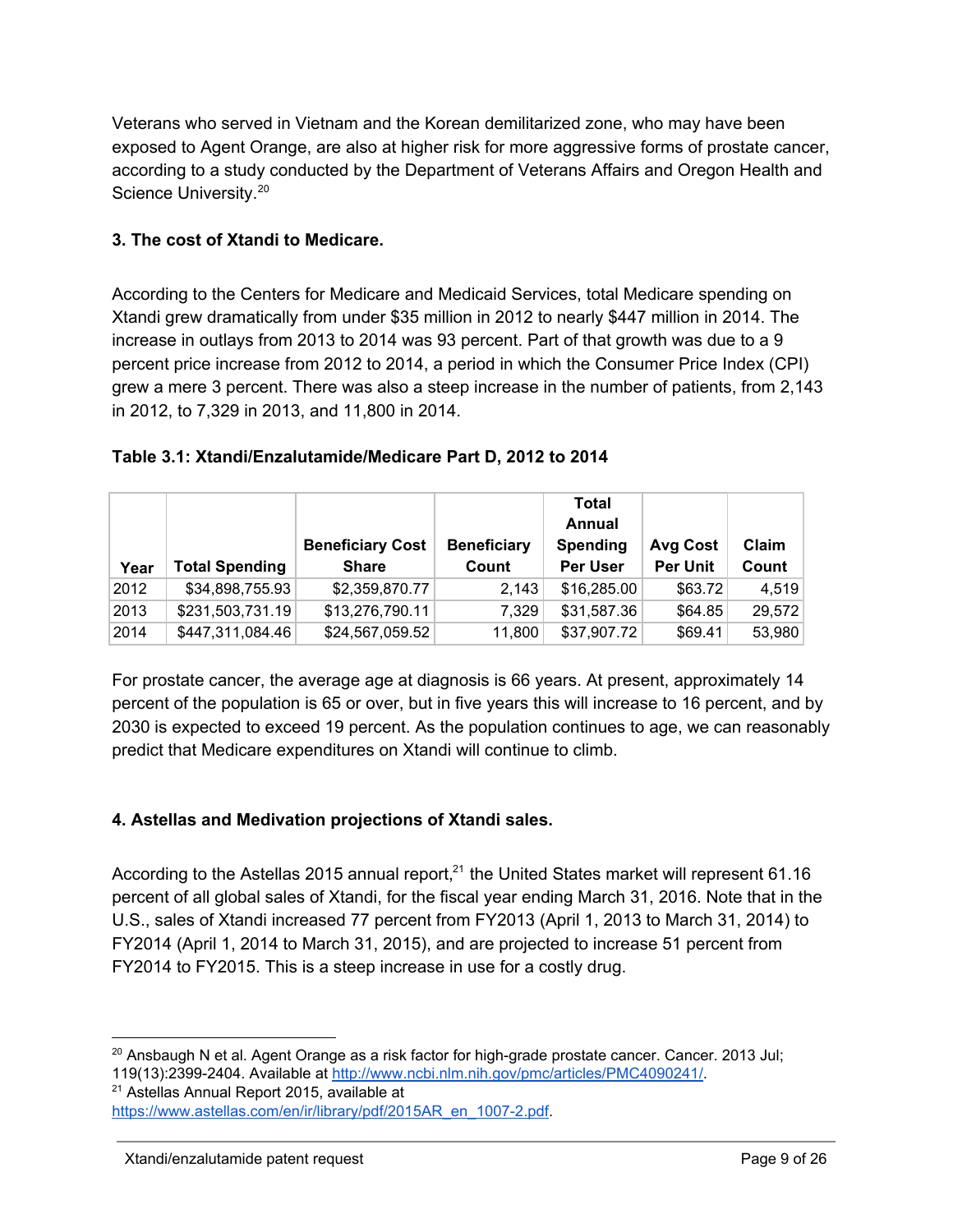| <b>Country/Region</b>               | <b>FY2013</b> | <b>FY2014</b>   | FY2015 (projected) |
|-------------------------------------|---------------|-----------------|--------------------|
| Japan                               |               | \$125,147,037   | \$193,179,990      |
| U.S.                                | \$441,000,000 | \$779,000,000   | \$1,180,000,000    |
| Percent Change in Sales, U.S.       |               | 77%             | 51%                |
| <b>Other Americas</b>               | \$8,000,000   | \$24,000,000    | \$35,000,000       |
| Europe, Middle East, and Africa     | \$75,255,950  | \$259,095,485   | \$505,289,950      |
| Asia/Oceania                        |               | \$5,039,478     | \$15,958,347       |
| Global                              | \$524,255,950 | \$1,192,282,001 | \$1,929,428,288    |
| <b>Percent U.S. Sales to Global</b> | 84%           | 65%             | 61%                |

#### **Table 4.1: Actual and projected Xtandi sales, FY2013 to FY2015 22**

Astellas developed Xtandi in collaboration with Medivation. The Medivation 2015 SEC 10-K filing reports actual Xtandi sales in the United States for calendar years 2012 to 2014.

Medicare's share of sales have increased sharply since 2012. In 2014 they accounted for 66 percent of Xtandi's overall U.S. sales, and 42 percent of global sales. The United States is the largest spender on Xtandi, and most of that money is coming from taxpayers and the insurance payments of aging Americans.

#### **Table 4.2: Actual Xtandi sales, U.S., 2012 to 2014 23**

| <b>Calendar Year</b>           | 2012            | 2013                       | 2014             |
|--------------------------------|-----------------|----------------------------|------------------|
| Xtandi U.S. Sales              | \$71,504,000    | \$392,415,000              | \$679,805,000    |
| Percent Change in U.S. Sales   |                 | 449% <sup>24</sup>         | 73%              |
| Xtandi Non-U.S. Sales          |                 | \$52,800,000 <sup>25</sup> | \$381,100,000    |
| <b>Medicare Total Spending</b> | \$34,898,755.93 | \$231,503,731.19           | \$447,311,084.46 |
| Medicare Share of U.S. Sales   | 49%             | 59%                        | 66%              |
| Medicare Share of Global Sales | 49%             | 52%                        | 42%              |

 $23$  Medivation 2015 Form 10-K, available at

<sup>&</sup>lt;sup>22</sup> Astellas defines its fiscal year as April 1 to March 31, beginning in the year indicated. Monetary amounts were converted to USD from regional currencies, as necessary.

http://files.shareholder.com/downloads/MDV/1291225255x0xS1193125-15-62576/1011835/filing.pdf.

 $24$  Note: Xtandi was approved on August 12, 2012, which accounts for low sales.

 $25$  Note: Xtandi was first approved outside the U.S. in June 2013, which accounts for low sales.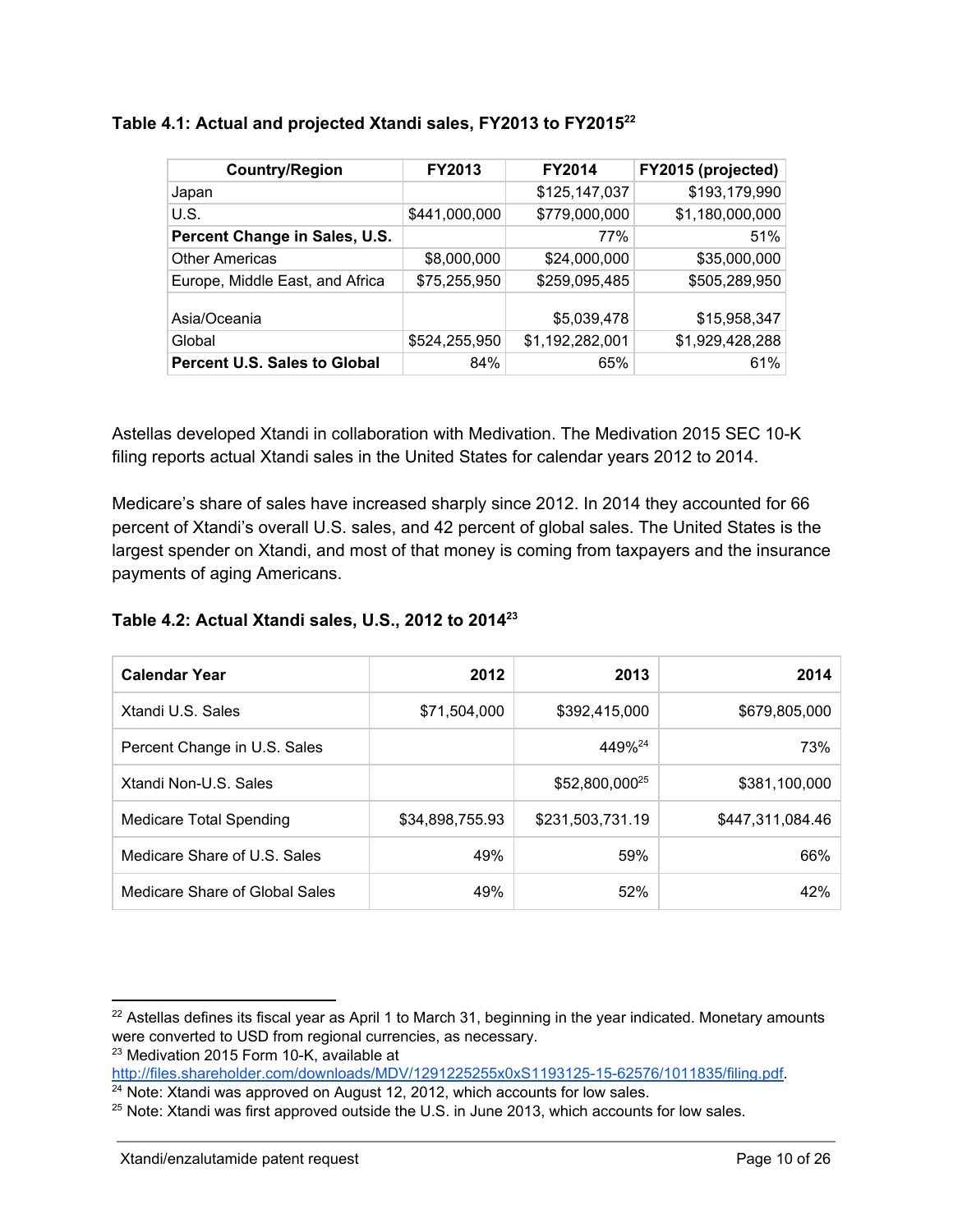## **5. The role of the U.S. government in funding research on Xtandi.**

As noted above, all three patents in the Orange Book for Xtandi disclose the fact that the inventions were made with the support of the United States government under National Institutes of Health SPORE grant number 5 P50 CA092131 and Department of Defense (Army) grant number W81XWH-04-1-0129.

In addition to the grants listed in these three patents, the development of this drug benefited from additional research subsidies from the federal government and charitable foundations, including grants for clinical testing of the drug. For example, a 2009 paper in *Science* reporting on the development of MDV3100 (the development name for enzalutamide) $^{26}$  acknowledged funding from the Prostate Cancer Foundation, the National Cancer Institute, the DOD PC051382 Prostate Cancer Research Program Clinical Consortium Award, and support from the Charles H. Revson Foundation. Likewise, a 2010 paper in *the Lancet r*eporting on a critical Phase 1-2 trial acknowledges the financial support of Medivation, but also the Prostate Cancer Foundation, National Cancer Institute, the Howard Hughes Medical Institute, Doris Duke Charitable Foundation, and Department of Defense Prostate Cancer Clinical Trials Consortium. 27

# **6. Enzalutamide is an important cancer drug.**

In the United States today there are nearly 3 million men suffering from prostate cancer, with over 220,000 new cases in 2015 alone, and 27,540 deaths. It is the third most common form of cancer in the U.S.

When patients are treated early and tumors are localized, the prognosis is often favorable. However, some patients will relapse, leading in nearly all cases to castration resistant prostate cancer (CRPC). At the CRPC stage, the disease is no longer responsive to androgen deprivation therapy (ADT), thus limiting the available treatment options with a greater disease burden. Access to Xtandi/enzalutamide, a nonsteroidal second generation androgen receptor agonist, becomes critical to extending the life of the patient, and allowing patients to live an improved quality of life.

There are currently six treatments being used to treat CRPC. Xtandi/enzalutamide has several advantages over the other treatments. Four of the treatments are invasive and require I.V. administration, leukapheresis, or the use of radiopharmaceuticals. Xtandi/enzalutamide and Zytiga are the only daily oral tablets. However Xtandi/enzalutamide's pill burden is lighter since

<sup>&</sup>lt;sup>26</sup> Tran C *et al.* Development of a second-generation antiandrogen for treatment of advanced prostate cancer. Science. 2009. May. 8:324(5928):787-90.

<sup>&</sup>lt;sup>27</sup> Scher HI *et al.* Antitumour activity of MDV3100 in castration-resistant prostate cancer: a phase 1-2 study, Lancet. 2010 Apr 24;375(9724):1437-46. doi: 10.1016/S0140-6736(10)60172-9.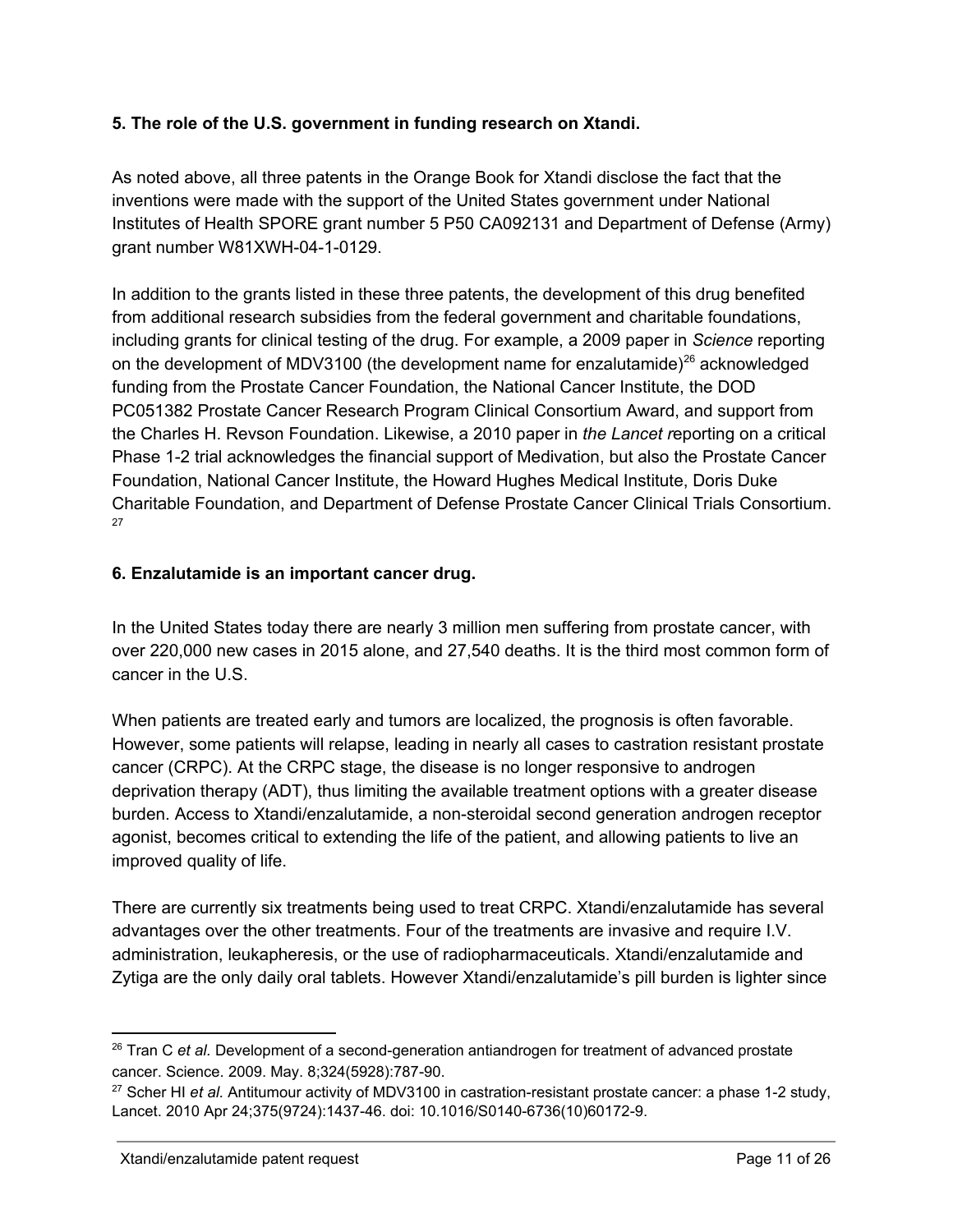it does not need to be taken in combination with prednisone. As such, Xtandi/enzalutamide is well tolerated and has more favorable toxicity profile.

Quality of life was also more frequently improved and median time to deterioration was significantly longer with Xtandi/enzalutamide compared to placebo, as reported by patients in functional assessment questionnaires administered during clinical trials.<sup>28</sup>

With recent and ongoing clinical trials reporting better prostate cancer control when Xtandi/enzalutamide is used in chemotherapy naive CRPC cases or in combination with other agents, it is expected that this drug will soon be prescribed to wider subset of patients.<sup>29,30,31</sup> In fact experts say that in the next 3 years all CRPC will progress to Xtandi or Zytiga. $^{32}$ 

Xtandi/enzalutamide is also being tested for other types of cancer, including clinical trials for breast cancer (triple negative<sup>33</sup>, her2+<sup>34</sup>), hepatocellular carcinoma<sup>35</sup>, bladder cancer<sup>36</sup>, ovarian or fallopian tube cancer,<sup>37</sup> pancreatic cancer<sup>38</sup> and Mantle Cell Lymphoma<sup>39</sup>.

# **7. The University of California at Los Angeles (UCLA) interest in the patents**

According to the Medivation's 2014 10-K report to the Securities and Exchange Commission (SEC), the University of California at Los Angeles (UCLA) licensed the patents for the drug to Medivation in exchange for an annual payment of \$2.8 million, a 4 percent royalty on global net sales of the drug, and in addition a 10 percent share of Medivation's sublicensing income

<sup>&</sup>lt;sup>28</sup> Rodriguez-Vida A et al. Enzalutamide for the treatment of metastatic castration-resistant prostate cancer.Drug Des Devel Ther. 2015 Jun 29;9

<sup>29</sup> Scher HI *et al.* Increased survival with enzalutamide in prostate cancer after chemotherapy. N Engl J Med. 2012 Sep.

<sup>&</sup>lt;sup>30</sup> Loriot Y *et al*. Effect of enzalutamide on health-related quality of life, pain, and skeletal-related events in asymptomatic and minimally symptomatic, chemotherapy-naive patients with metastatic castration-resistant prostate cancer (PREVAIL): results from a randomised, phase 3 trial. Lancet Oncol. 2015 May.

<sup>&</sup>lt;sup>31</sup> STRIDE results presented at 2015 American Society of Clinical Oncology annual meeting, Clinicaltirals.gov:NCT01981122.

<sup>32</sup> Zhang T. *et al.* Enzalutamide versus abiraterone acetate for the treatment of men with metastatic castration-resistantprostate cancer. Expert Opin Pharmacother. 2015 Mar;16(4):473-85. <sup>33</sup> NCT01889238.

<sup>34</sup> NCT02091960.

<sup>35</sup> NCT02528643, NCT02642913. Hepatocellular carcinoma (HCC, also called malignant hepatoma) is the most common type of liver cancer, often secondary to a viral hepatitis infection (hepatitis B or C) or cirrhosis. <sup>36</sup> NCT02605863, NCT02300610.

<sup>&</sup>lt;sup>37</sup> NCT02300610.

<sup>38</sup> NCT02138383.

<sup>&</sup>lt;sup>39</sup> NCT02489123. Mantle cell lymphoma (MCL) is a rare, B-cell NHL that most often affects men over the age of 60.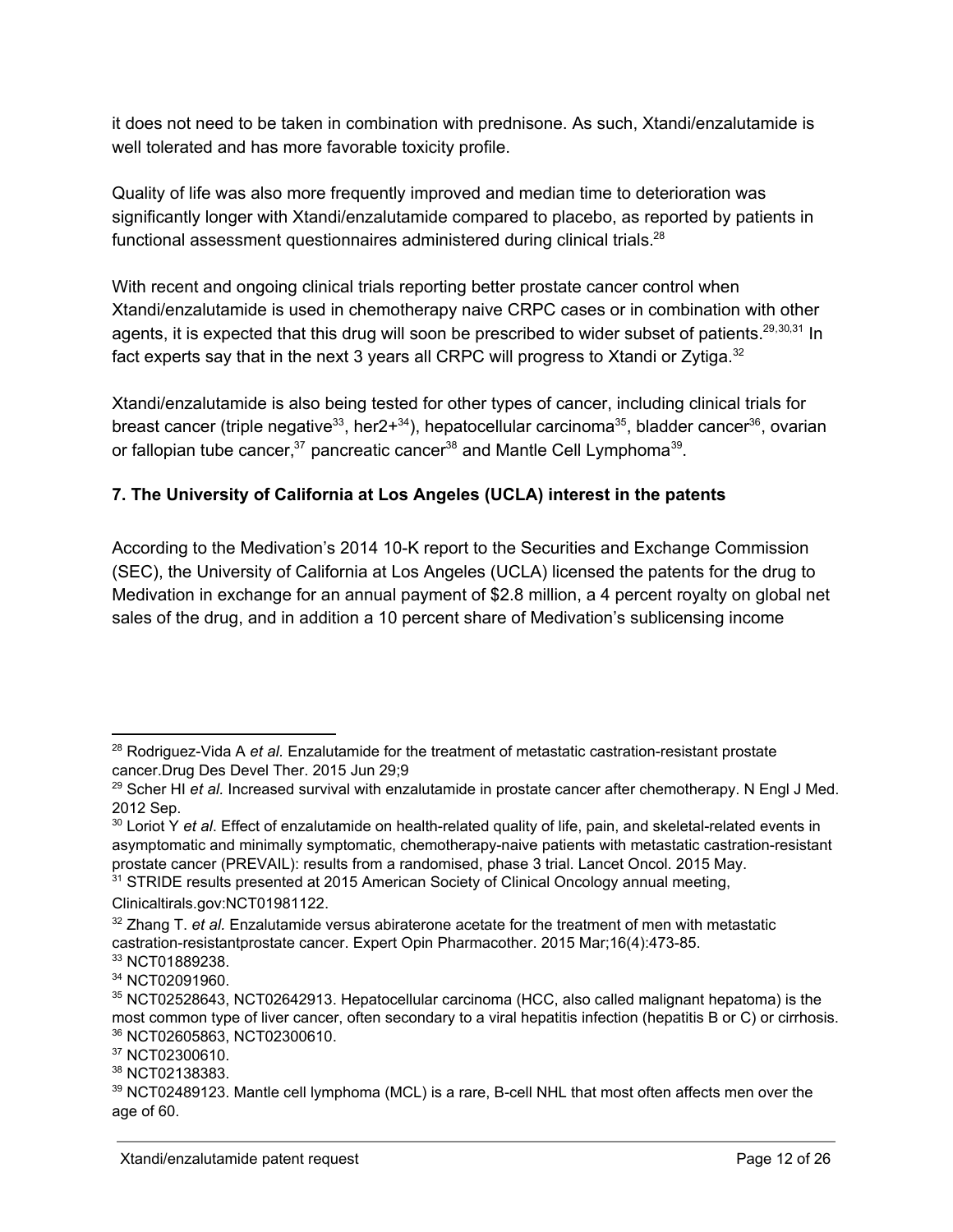derived from the Astellas Collaboration Agreement.<sup>40</sup> The Astellas Collaboration Agreement has separate terms for U.S. and non-U.S. sales, as described below:

# **Medivation 2014 10K**

p.121:

### **(c) License Agreement with UCLA**

Under an August 2005 license agreement with UCLA, the Company's subsidiary Medivation Prostate Therapeutics, Inc. holds an exclusive worldwide license under several UCLA patents and patent applications covering XTANDI and related compounds. Under the Astellas Collaboration Agreement, the Company granted Astellas a sublicense under the patent rights licensed to it by UCLA.

The Company is required to pay UCLA (a) an annual maintenance fee, (b) \$2.8 million in aggregate milestone payments upon achievement of certain development and regulatory milestone events with respect to XTANDI (all of which has been paid as of December 31, 2014), (c) ten percent of all Sublicensing Income, as defined in the agreement, which the Company earns under the Astellas Collaboration Agreement, and (d) a four percent royalty on global net sales of XTANDI, as defined.

--

p.104-105

#### **(c) Collaboration Revenue**

Collaboration revenue consists of three components: (a) collaboration revenue related to U.S. XTANDI sales; (b) collaboration revenue related to ex-U.S. XTANDI sales; and (c) collaboration revenue related to upfront and milestone payments.

[...]

### *Collaboration Revenue Related to U.S. XTANDI Sales*

Under the Astellas Collaboration Agreement, Astellas records all U.S. XTANDI sales. The Company and Astellas share equally all pre-tax profits and losses from U.S. XTANDI sales. Subject to certain exceptions, the Company and Astellas also share equally all XTANDI development and commercialization costs attributable to the U.S. market, including cost of goods sold and the royalty on net sales payable to UCLA under the Company's license agreement with UCLA. The primary exceptions to the equal cost sharing are that each party is responsible for its own commercial FTE costs and that development costs supporting marketing approvals in both the United States and either Europe or Japan are borne one-third by the Company and two-thirds by Astellas. The Company recognizes collaboration revenue related to U.S. XTANDI sales in the period in

40 UNITED STATES SECURITIES AND EXCHANGE COMMISSION, Form 10-K, For the Fiscal Year Ended December 31, 2014,

http://www.sec.gov/Archives/edgar/data/1011835/000119312515062576/d850483d10k.htm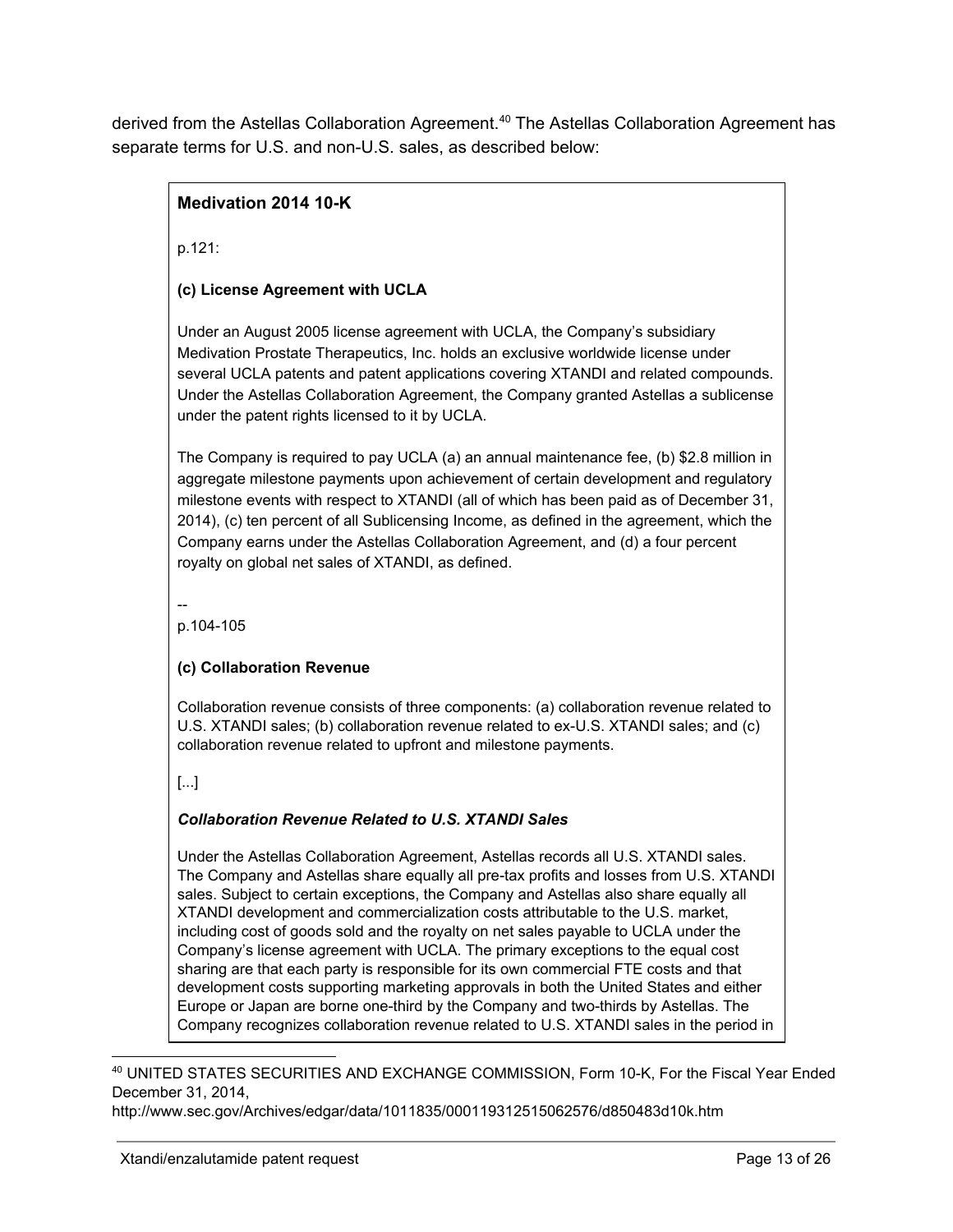which such sales occur. Collaboration revenue related to U.S. XTANDI sales consists of the Company's share of pre-tax profits and losses from U.S. sales, plus reimbursement of the Company's share of reimbursable U.S. development and commercialization costs. The Company's collaboration revenue related to U.S. XTANDI sales in any given period is equal to 50% of U.S. XTANDI net sales as reported by Astellas for the applicable period.

[...]

#### *Collaboration Revenue Related to ExU.S. XTANDI Sales*

Under the Astellas Collaboration Agreement, Astellas records all ex-U.S. XTANDI sales. Astellas is responsible for all development and commercialization costs for XTANDI outside the United States, including cost of goods sold and the royalty on net sales payable to UCLA under the Company's license agreement with UCLA, and pays the Company a tiered royalty ranging from the low teens to the low twenties on net ex-U.S. XTANDI sales. The Company recognizes collaboration revenue related to ex-U.S. XTANDI sales in the period in which such sales occur. Collaboration revenue related to ex-U.S. XTANDI sales consists of royalties from Astellas on those sales.

[...]

Medivation came to acquire rights to Xtandi from UCLA through an agreement initiated by Dr. Charles L. Sawyers and Dr. Michael E. Jung, researchers at UCLA working on prostate cancer screening techniques and treatments. Dr. Sawyers is an oncologist who currently runs a lab at Memorial Sloan Kettering Cancer Center and serves on the Board of Directors for Novartis.<sup>41</sup> He was a key participant in the development of Gleevec and Sprycel, and is a recipient of the Lasker Award. Dr. Michael E. Jung is a Distinguished Professor of Chemistry at UCLA, where he runs a lab that conducts research on chemicals related to the treatment of cancer.

Dr. Sawyers approached Medivation through its founder, Dr. David Hung, a former colleague at the University of California, San Francisco. They settled on an agreement that required Dr. Sawyers and Dr. Jung to disclose all molecules related to their prostate cancer research that benefitted from Medivation funding. Dr. Sawyers served on Medivation's Scientific Advisory Board, as did Dr. Jung, receiving \$20,000 and \$400,000 worth of stocks, respectively.

In addition, Dr. Sawyers and Dr. Jung used the fruits of their research to found their own pharmaceutical firm, Aragon Pharmaceuticals, which they used as a vehicle to develop a drug with a very similar chemical structure to Xtandi. Medivation sued the doctors, Aragon, and UCLA, over the development of that drug.<sup>42</sup> According to SEC filings, Medivation and UCLA are now engaged in separate litigation over licensing payments on Xtandi.<sup>43</sup>

<sup>41</sup> More on Dr. Sawyers is available here:

[http://www.bloomberg.com/research/stocks/private/person.asp?personId=12631592&privcapId=25460204.](http://www.bloomberg.com/research/stocks/private/person.asp?personId=12631592&privcapId=25460204) <sup>42</sup> For an amended complaint, filed February 9, 2012, see here: [https://goo.gl/p3Ipnm.](https://goo.gl/p3Ipnm)

<sup>&</sup>lt;sup>43</sup> Medivation 2015 10-K SEC filing, available here:

http://files.shareholder.com/downloads/MDV/1291225255x0xS1193125-15-62576/1011835/filing.pdf.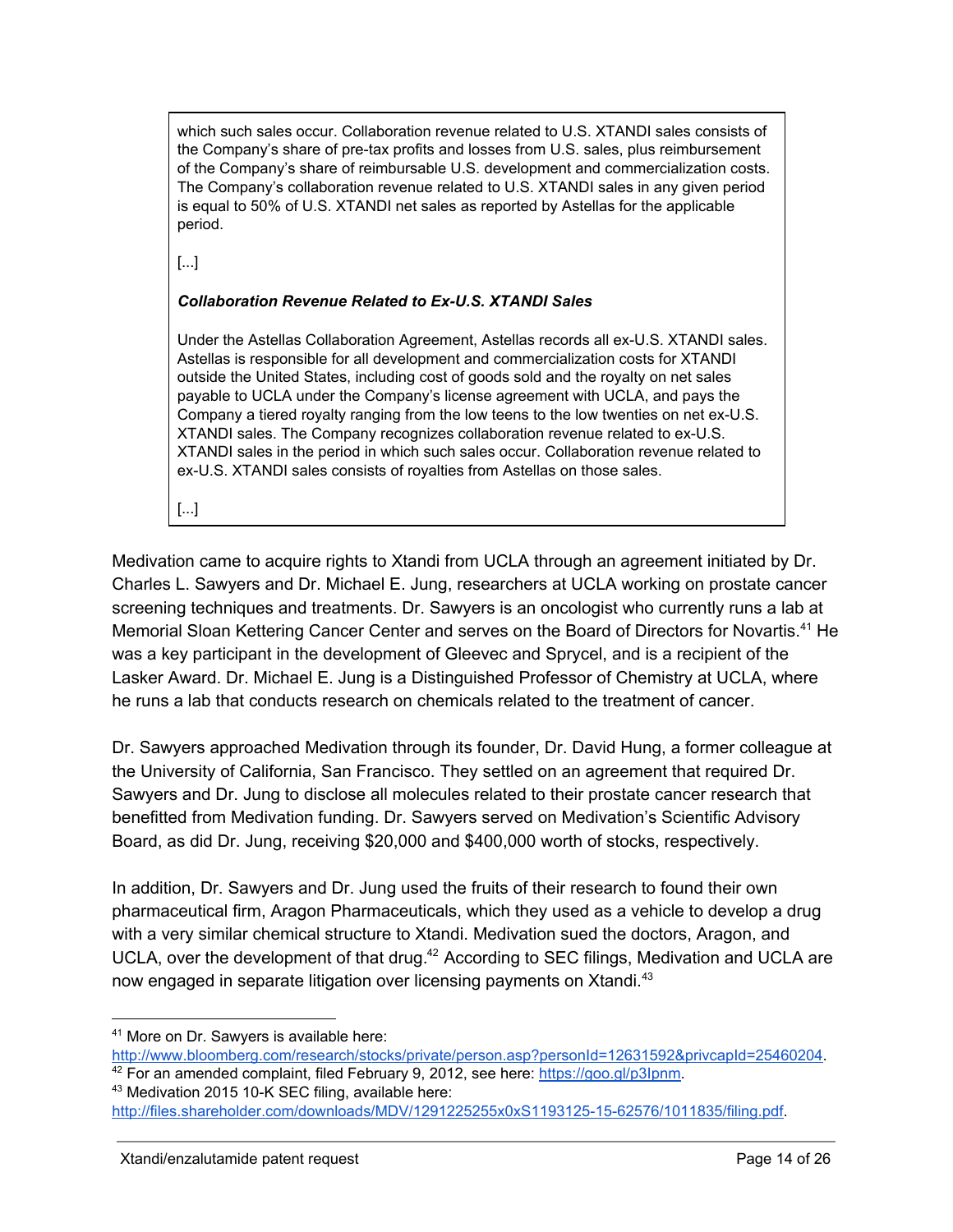# **8. Orange Book patent claims for Xtandi**

As noted above, Astellas has listed three patents in the FDA Orange book for Xtandi sales. These include US patent number 7709517, for both a drug substance and drug product claim, and two additional patents, US patent numbers 8183274 and 9126941.

### **Table 8.1: Xtandi Patents**

| <b>Patent Number</b>     | 7,709,517                                                                                                                               | 8,183,274                                                                                                                          | 9,126,941                                                                                                       |
|--------------------------|-----------------------------------------------------------------------------------------------------------------------------------------|------------------------------------------------------------------------------------------------------------------------------------|-----------------------------------------------------------------------------------------------------------------|
| Title:                   | Diarylhydantoin<br>compounds                                                                                                            | Treatment of<br>hyperproliferative<br>disorders with<br>diarylhydantoin                                                            | Treatment of<br>hyperproliferative<br>disorders with<br>diarylhydantoin<br>compounds                            |
| <b>Publication date</b>  | May 4, 2010                                                                                                                             | May 22, 2012                                                                                                                       | Sep 8, 2015                                                                                                     |
| <b>Filing date</b>       | May 15, 2006                                                                                                                            | Feb 18, 2010                                                                                                                       | Apr 17, 2012                                                                                                    |
| <b>Priority Date</b>     | May 13, 2005                                                                                                                            | May 13, 2005                                                                                                                       | May 13, 2005                                                                                                    |
| <b>Inventors</b>         | Charles L. Sawyers,<br>Michael E. Jung, Charlie<br>D. Chen, Samedy Ouk,<br>Derek Welsbie, Chris<br>Tran, John Wongvipat,<br>Dongwon Yoo | Charles L. Sawyers,<br>Michael E. Jung, Charlie<br>D. Chen, Samedy Ouk,<br>Chris Tran, John<br>Wongvipat                           | Charles L. Sawyers,<br>Michael E. Jung, Charlie<br>D. Chen, Samedy Ouk,<br>Chris Tran, John<br>Wongvipat        |
| <b>Original Assignee</b> | The Regents Of The<br>University Of California                                                                                          | The Regents Of The<br>University Of California                                                                                     | The Regents Of The<br>University Of California                                                                  |
| <b>Expiration date</b>   | Aug 13, 2027                                                                                                                            | May 15, 2026                                                                                                                       | May 15, 2026                                                                                                    |
| FDA substance claim      | Yes                                                                                                                                     |                                                                                                                                    |                                                                                                                 |
| FDA product claim        | Yes                                                                                                                                     |                                                                                                                                    |                                                                                                                 |
| FDA use claim code       |                                                                                                                                         | U - 1281; The treatment<br>of patients with<br>metastatic<br>castration-resistant<br>prostate cancer (CRPC)<br>who have previously | U - 1588, The treatment<br>of patients with<br>metastatic<br>castration-resistant<br>prostate cancer<br>(CRPC). |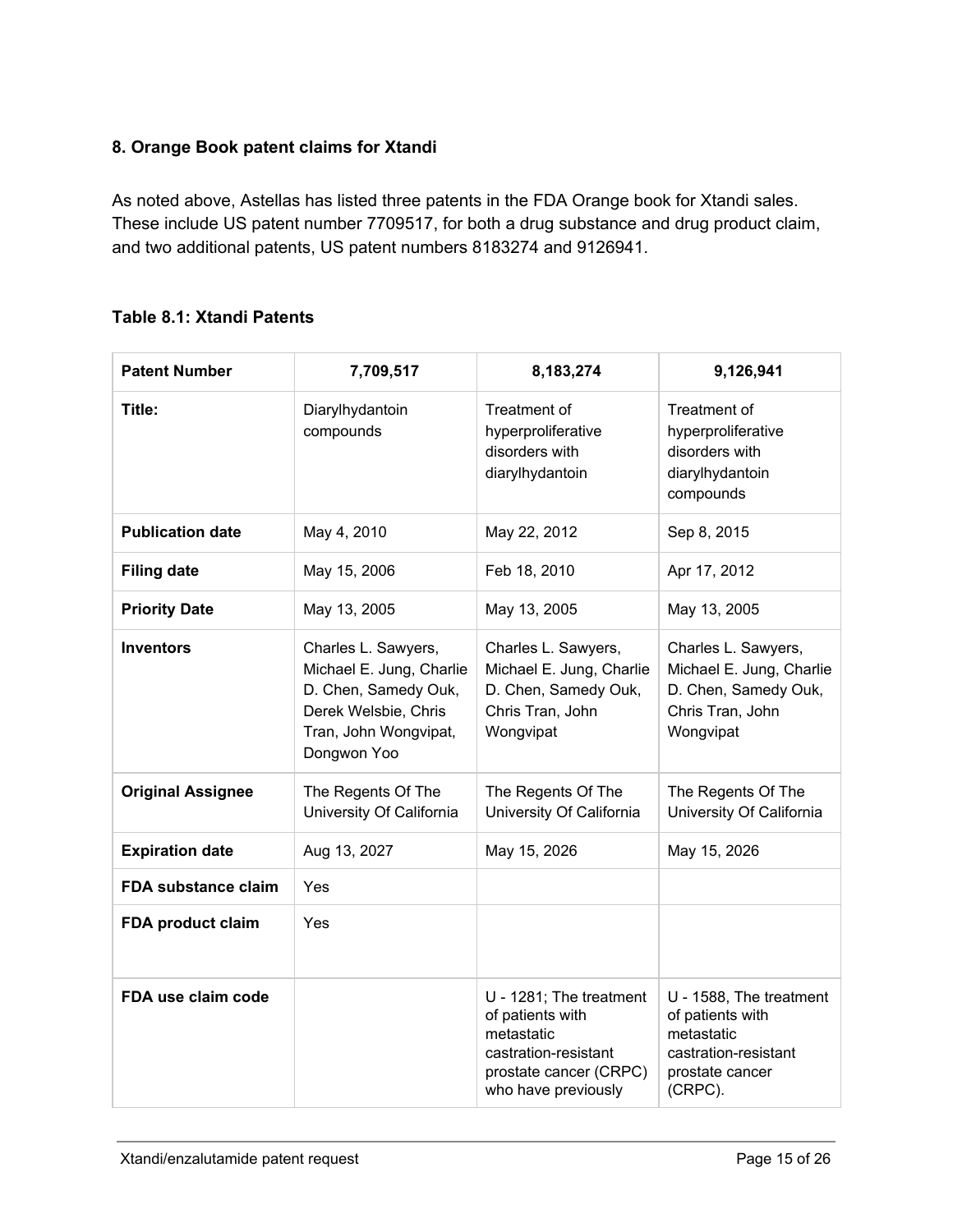|                                          |                                                                                                                                                                                                                                                                                            | received docetaxel.<br>$U - 1588$ , The treatment<br>of patients with<br>metastatic<br>castration-resistant<br>prostate cancer<br>(CRPC).                                                                                                                                                  |                                                                                                                                                                                                                                                                                                                      |
|------------------------------------------|--------------------------------------------------------------------------------------------------------------------------------------------------------------------------------------------------------------------------------------------------------------------------------------------|--------------------------------------------------------------------------------------------------------------------------------------------------------------------------------------------------------------------------------------------------------------------------------------------|----------------------------------------------------------------------------------------------------------------------------------------------------------------------------------------------------------------------------------------------------------------------------------------------------------------------|
| Disclosure of US<br>rights in the patent | This invention was<br>made with United States<br>Government support<br>under National Institutes<br>of Health SPORE grant<br>number 5 P50<br>CA092131 and<br>Department of Defense<br>(Army) grant number<br>W81XWH-04-1-0129<br>The Government has<br>certain rights in the<br>invention. | This invention was<br>made with United States<br>Government support<br>under National Institutes<br>of Health SPORE grant<br>number 5 P50<br>CA092131 and<br>Department of Defense<br>(Army) grant number<br>W81XWH-04-1-0129<br>The Government has<br>certain rights in the<br>invention. | This invention was<br>made with Government<br>support under Grant No.<br>W81XWH-04-1-0129<br>awarded by the United<br>States Army, Medical<br>Research and Materiel<br>Command; Grant No.<br>CA092131 awarded by<br>the National Institutes of<br>Health. The<br>Government has certain<br>rights in this invention. |

# **9.** Non-patent exclusivity.

The FDA Orange Book lists two grants of non-patent exclusivity to Astellas for enzalutamide, both expiring in 2017. One was granted for enzalutamide as a new chemical entity, expiring August 31, 2017; the second was granted under code I-693 for "treatment of patients with metastatic castration-resistant prostate cancer (CRPC)", expiring September 10, 2017. These dates are sufficiently close that they should not be used to excuse non-action on this request, particularly since it may take several months for a generic supplier to prepare data for an Abbreviated New Drug Application (ANDA).

# **10. Generic supply**

Enzalutamide is a small molecule drug that does not have a complex structure.

Enzalutamide is a synthetic, non-steroidal pure antiandrogen, originally named MDV3100, which has the formula  $C_{21}H_{16}F_{4}N_{4}O_{2}S$ , a molar mass of 464.44 g/mol and a chemical name of 4-(3-(4-Cyano-3-(trifluoromethyl)phenyl)-5,5-dimethyl-4-oxo-2-thioxoimidazolidin-1-yl)-2-fluoro-N methylbenzamide. The chemical structure, illustrated in Figure 1, includes a thiohydantoin and two benzene groups.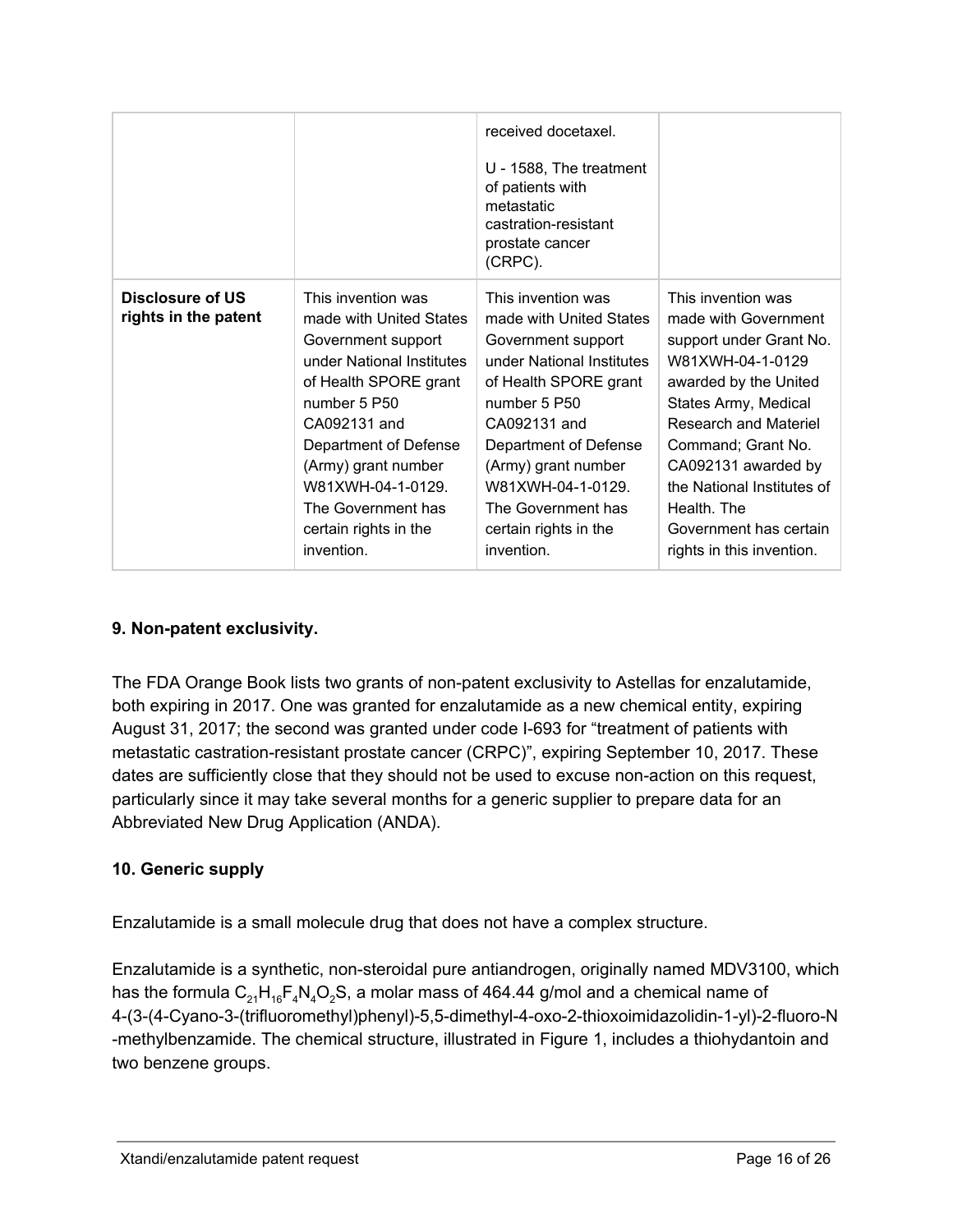### **Figure 10.1: Structure of MDV3100 (CAS number: 915087331 )**

[RD162']



Petitioners have excellent relations with several generic drug manufacturers, and do not anticipate difficulties obtaining the necessary FDA approvals for generic versions of enzalutamide, once the federal government provides access to the patents, either by using the royalty-free right in the patents or granting this march-in request.

Note that the 2015 U.S. AWP for Xtandi of \$88.48 per 40 mg capsule is equivalent to \$2,212 per gram of active pharmaceutical ingredient.

Generic products with similar complexity for manufacturing can be obtained for under \$10 per gram of API, retail,<sup>44</sup> and considerably less in bulk.

### **11. Xtandi R&D investments through the 2012 approval for the lead indication**

Xtandi was approved as a treatment for prostate cancer in August 31, 2012, as a priority drug under the FDA Priority Review program. The application was by Astellas, and was approved by the FDA as NDA 203415.

The application for the NDA was supported by evidence from four clinical trials, including one Phase 1 trial with 140 patients enrolled, one Phase 1/2 trial with 27 patients enrolled, one Phase 2 trial with 60 patients enrolled, and one Phase 3 trial with 1,199 patients enrolled. Total enrollment for the 4 trials was 1,426 patients.

<sup>&</sup>lt;sup>44</sup> For example, generic versions of the cancer drug imatinib.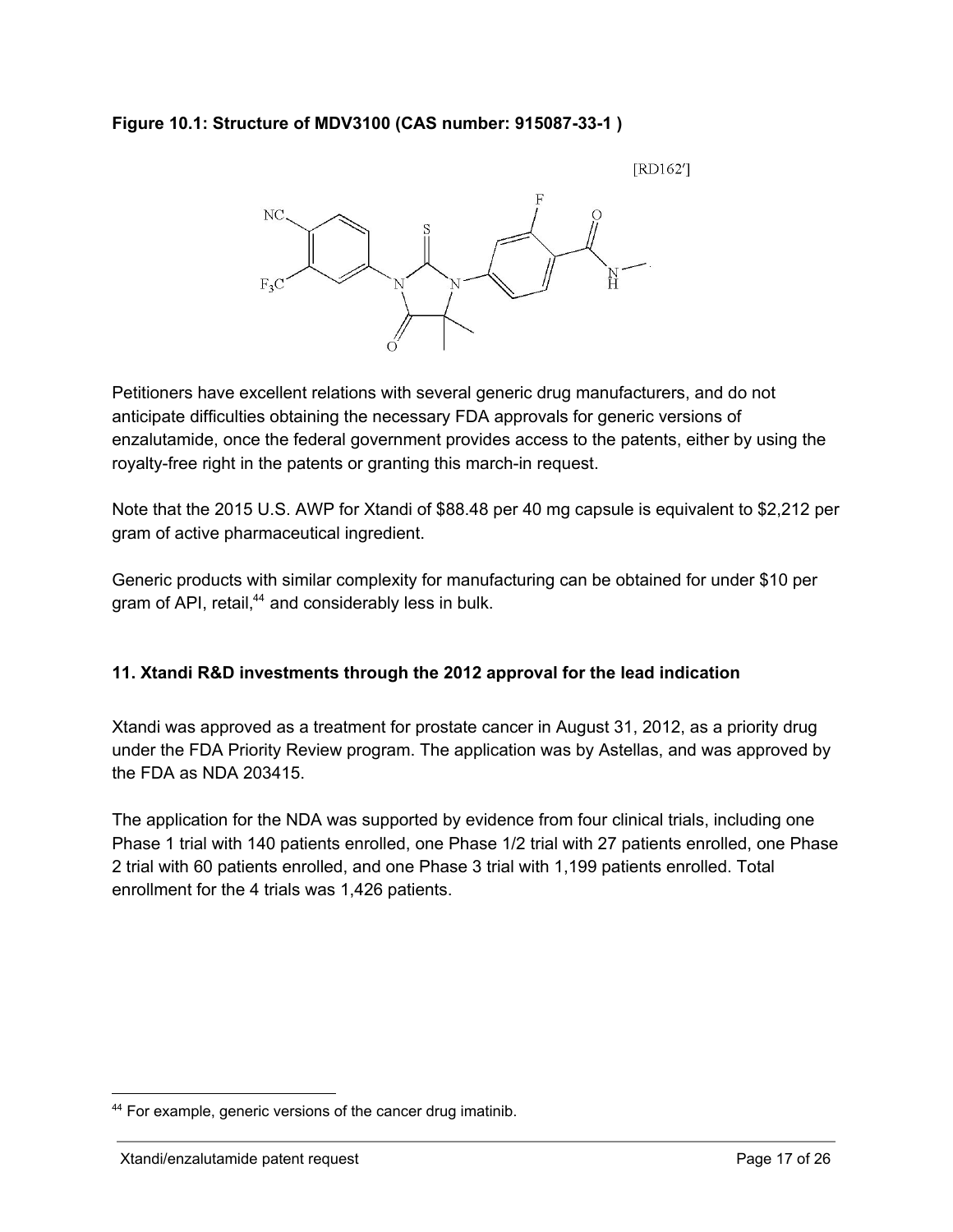|                           |             |       |                       | <b>Enrolled</b> |                      |                        |
|---------------------------|-------------|-------|-----------------------|-----------------|----------------------|------------------------|
|                           |             |       |                       | (FDA            |                      | Federal                |
| Study Number   NCT Number |             | Phase | <b>Start-End Date</b> | <b>Review)</b>  | <b>Study Sponsor</b> | <b>Funding</b>         |
| S-3100-1-01               | NCT00510718 |       | 7/2007-1/2010         | 140             | Medivation           | NCI, DoD <sup>45</sup> |
| CRPC-MDA-1                | NCT01091103 | 2     | 2/2010-7/2011         | 60              | Medivation           | NCI, DoD46             |
| CRPC2                     | NCT00974311 | 3     | 9/2009-9/2011         | 1199            | Medivation           | n/a                    |
| 9785-CL-0111              | NCT01284920 | 1/2   | 11/2010-7/2012        | 27              | Astellas Pharma      | n/a                    |

### **Table 11.1: Trials Reported in FDA Medical Review for 2012 Approval for Xtandi**

The two earliest trials (NCT00510718, NCT01091103) received subsidies from the National Cancer Institute and Department of Defense, in addition to funding from the Prostate Cancer Foundation and other non-profit institutions. After receiving favorable results from the trials subsidized by NCI and DoD, Medivation and Astellas funded two additional trails.

The size of the trials for Xtandi were typical of other cancer drugs approved from 2010 to 2014 for the lead indication as a New Molecular Entity, and much smaller than trials used to approve non-cancer drugs.

# **Table 11.2: Trial enrollment cited in in FDA medical reviews for lead indication of new drugs, 2010 to 2014**

| Average for all cancer drugs        | 1.316 |
|-------------------------------------|-------|
| <b>Average for non-Cancer Drugs</b> | 4.733 |
| <b>Xtandi</b>                       | 1.426 |

Medivation reported their direct expenditures and cost-sharing payments from Astellas for collaboration on the development of Xtandi between 2005 and 2012, when the FDA granted Xtandi marketing approval. They defined direct costs as "clinical and preclinical study costs, cost of supplying drug substance and drug product for use in clinical and preclinical studies, contract research organization fees, and other contracted services pertaining to specific clinical and preclinical studies."<sup>47</sup> The number reported excludes indirect costs, which include "administrative and support costs." 48

Astellas contributed to half of all direct costs for R&D conducted for U.S. drug approval, two-thirds of costs for R&D directed towards trials aimed at both U.S. and non-U.S. use of

```
http://files.shareholder.com/downloads/MDV/1291225255x0xS1193125-10-57020/1011835/filing.pdf.
```
<sup>&</sup>lt;sup>45</sup> Scher, Howard I., et al. "Antitumour activity of MDV3100 in castration-resistant prostate cancer: a phase 1-2 study." The Lancet 375.9724 (2010): 1437-1446.

<sup>&</sup>lt;sup>46</sup> Efstathiou, Eleni, et al. "Molecular characterization of enzalutamide-treated bone metastatic castration-resistant prostate cancer." *European urology* 67.1 (2015): 53-60. <sup>47</sup> Medivation 2009 10-K SEC filing, available here:

<sup>&</sup>lt;sup>48</sup> Ibid. Indirect costs for all drugs combined are available in Medivation SEC filings.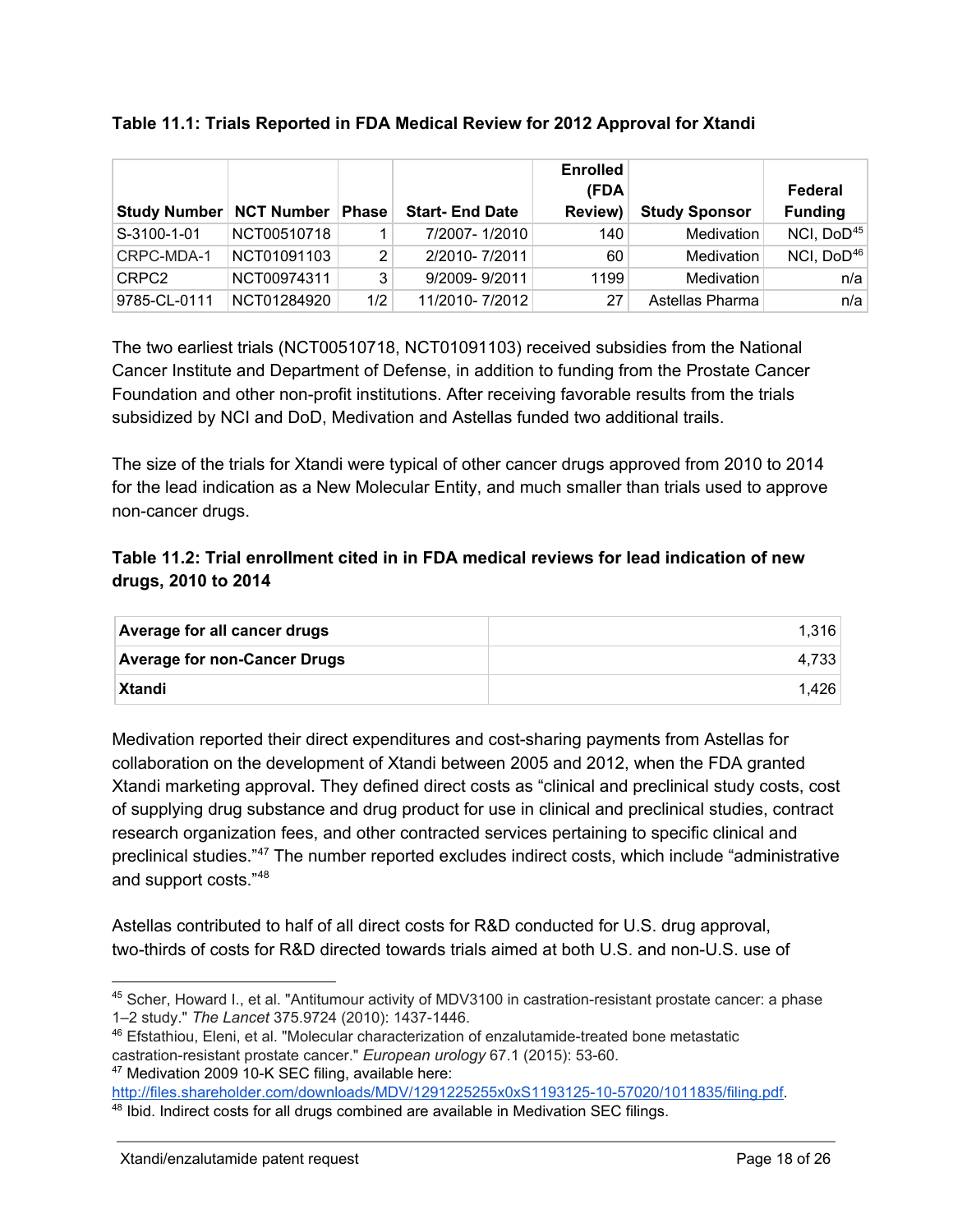Xtandi, and full development costs for commercialization outside the United States. Based upon the Medivation SEC filings, R&D outlays on Xtandi were \$303 million through the end of the calendar year 2012.

| SEC 10-K Year                                                          | 2005  | 2006    | 2007    | 2008    | 2009     | 2010     | 2011      | 2012      |
|------------------------------------------------------------------------|-------|---------|---------|---------|----------|----------|-----------|-----------|
| <b>Medivation Direct</b>                                               |       |         |         |         |          |          |           |           |
| Costs                                                                  | \$261 | \$3,021 | \$2,619 | \$8,845 | \$27,046 | \$23,454 | \$42,3350 | \$67,086  |
| <b>Development</b><br>cost-sharing<br>payments from<br><b>Astellas</b> |       |         |         |         | \$2,784  | \$34,125 | \$44,285  | \$47,473  |
| <b>Total</b>                                                           | \$261 | \$3,021 | \$2,619 | \$8,845 | \$29,830 | \$57,579 | \$86,620  | \$114.559 |
| <b>Cumulative Total</b>                                                |       |         |         |         |          |          |           | \$303,334 |

|  |  | Table 11.3: R&D expenditures on Xtandi, 2005-2012 (in thousands of USD) |  |  |
|--|--|-------------------------------------------------------------------------|--|--|
|--|--|-------------------------------------------------------------------------|--|--|

Medivation reported outlays of an additional \$285 million in calendar years 2013 and 2014, much of that money aimed at justifying broader use of Xtandi for prostate cancer, but also on testing the drug to treat other types of cancer.

### **Table 11.4: R&D expenditures on Xtandi, 2013 and 2014 (in thousands of USD)**

| SEC 10-K Year                                  | 2013      | 2014      |
|------------------------------------------------|-----------|-----------|
| <b>Medivation Direct Costs</b>                 | \$73.076  | \$102,669 |
| Development cost-sharing payments from Astella | \$46,594  | \$63,479  |
| Total                                          | \$119,670 | \$166.148 |
| <b>Cumulative Total</b>                        |           | \$285,818 |

The company outlays on R&D investments were significant, although it is worth noting that the early and most risky trials were small and subsidized by the United States government.

Note that through the end of 2014, representing a little more than two years of reimbursements, Medicare spent \$704 million on Xtandi. Astellas expects a sharp increase in U.S. sales in 2015 and 2016, and the company revenues also include sales from non-Medicare patients in the United States and patients outside of the United States.

### **12. Clinical trials on enzalutamide, including trials subsequent to 2012 NDA.**

Like many cancer drugs, the initial approval of the drug for the lead indication has lead to continued research to determine the best uses of the drugs, both for prostate cancer patients and to test the benefits of using enzalutamide to treat other types of cancer.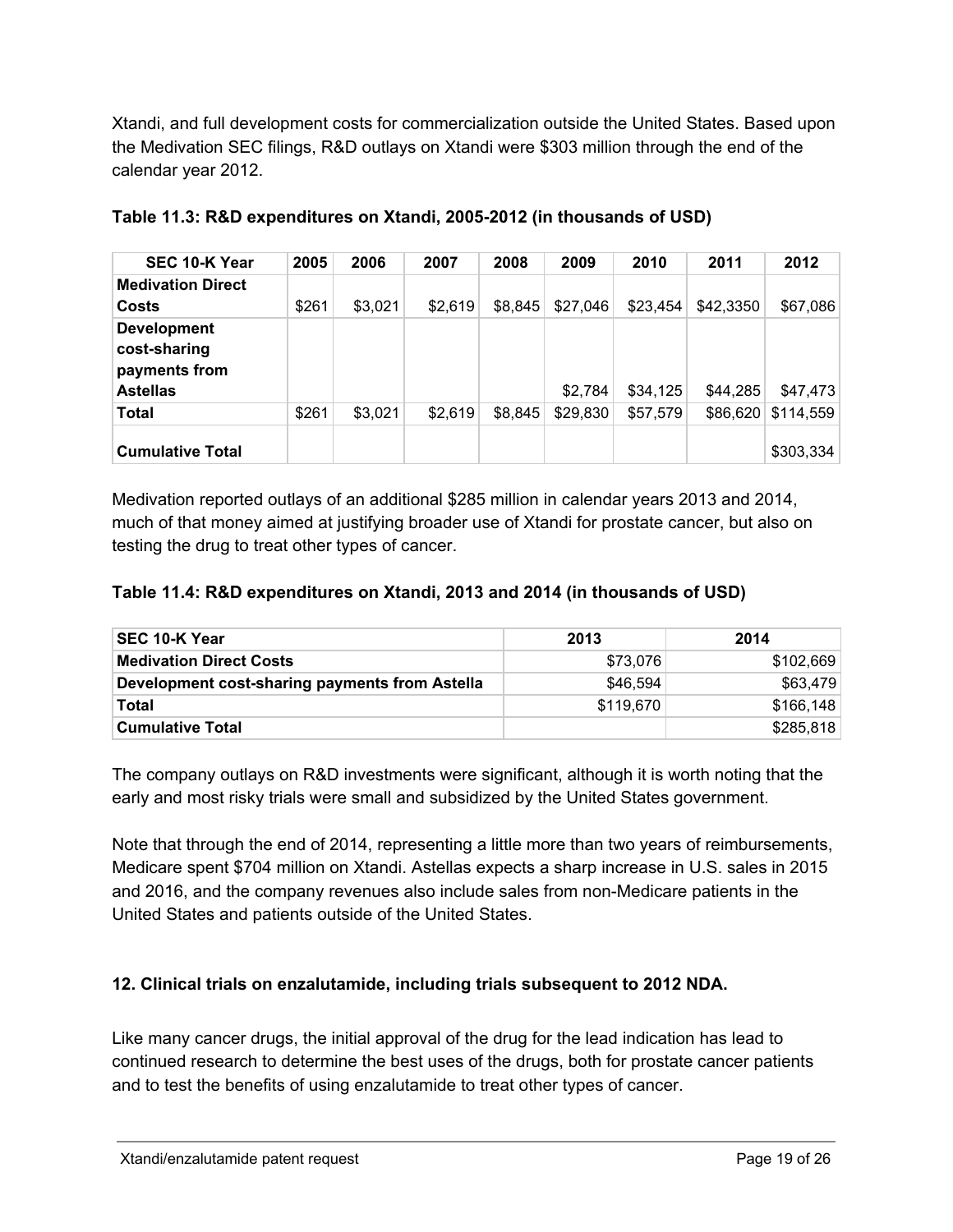As of January 6, 2015, there were 129 trials listed in the ClinicialTrials.Gov database.

The funding of the trials is reported under the categories Industry, U.S. Fed., NIH, and Other, as well as combinations of those categories.

- 54 of the 129 trials were reported as funded by Industry alone.
- Another 31 trials were reported as funded by Industry and some other funder.
- The NIH or other U.S. Federal agencies were reported as funders in whole or in part of 18 trials.
- The category "Other" is quite important, accounting for 29 trials funded exclusively by Other, and another 42 where "Other" is among the funders.

Many of the trials funded by "Other" refer to universities and other non-profit research organizations that receive NIH or other federal agency research grants. "Other" also refers to funding from foreign governments and charities.

### **Table 12.1: Number of trials funded by Industry, NIH, other "U.S. Fed" and "Other," as reported in ClinicalTrials.Gov, January 6, 2016.**

| <b>Funder</b>                           | <b>Number of Trials</b> |
|-----------------------------------------|-------------------------|
| "Industry" only                         | 54                      |
| Mixed including "Industry"              | 31                      |
|                                         |                         |
| "Other" only                            | 29                      |
| Mixed including "Other"                 | 42                      |
|                                         |                         |
| NIH only                                | 3                       |
| Mixed including NIH or other "U.S. Fed" |                         |

### **Table 12.2: Number of trials funded by Astellas and/or Medivation, as reported in ClinicalTrials.Gov, January 6, 2016.**

| <b>Funder</b>                            | <b>Number of Trials</b> |
|------------------------------------------|-------------------------|
| Astellas and/or Medivation as sponsor of |                         |
| industry only funded trials              | 39                      |
| Astellas and/or Medivation as sponsor of |                         |
| mixed funded trials                      | 18                      |

Among the trials funded in whole or in part by "Industry", the majority, 57, were funded by Astellas and/or Medivation, and of those only for 39 (30 percent of the 129) were they the sole funder of the trials.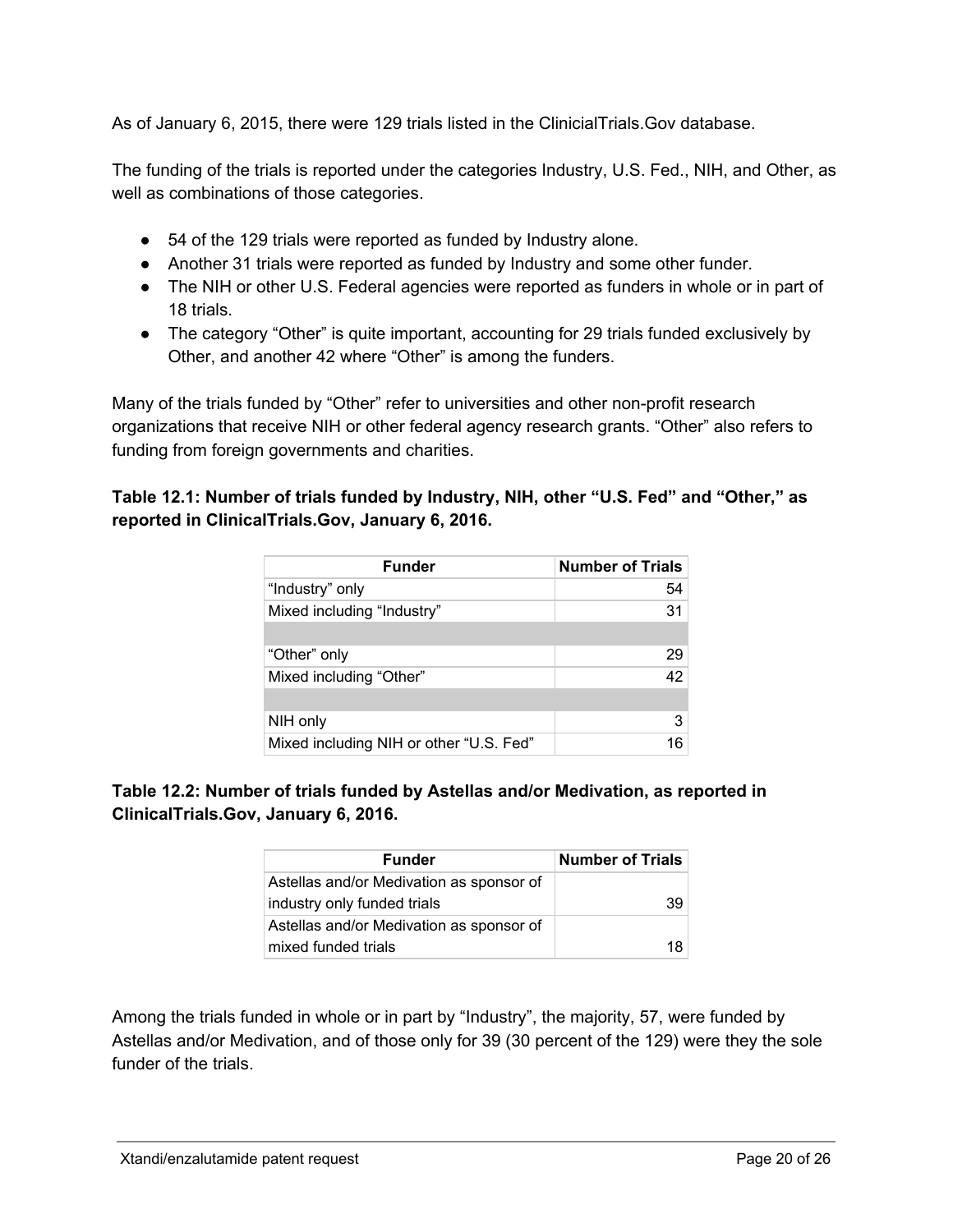Other companies, such as Lilly, Gilead, Roche, Bayer, Sanofi, and smaller companies, were involved in funding 28 trials.

## **13. Licensing terms, including reasonable royalty.**

We are requesting the federal government grant an open license to any generic drug manufacturer.

The federal government has no obligation to pay royalties on the patents when and if it exercises its royalty free rights in the patents.

If the government orders the licensing of the patents under the federal march-in statutes, the terms of the license, including the royalty, have to be "reasonable under the circumstances."<sup>49</sup>

The issue of the appropriate royalty rate can be briefed and argued when and if the federal government is inclined to exercise march-in rights on the patent.

"Under the circumstances" would include many factors, such as that the facts motivating the granting of the march-in request are related to abuses of the patent rights, including in particular charging an excessive price and discriminating against U.S. consumers.

## *Rights in test data*

Patents are granted for inventions, but as noted above, patents are not the only intellectual property rights associated with drug development.

The FDA provides additional intellectual property rights for investments in clinical trials, including five years of exclusive rights to rely upon data supporting the registration of a new chemical entity, and three years of rights in the data to support new indications on a drug.

The five years of test data exclusivity for Xtandi as a treatment for patients with metastatic castration-resistant prostate cancer (CRPC) will expire on September 10, 2017 in the United States, and later in many other countries. For example, the term of protection for test data is up to 8 years in Japan and Canada, and 11 years in the European Union.<sup>50</sup> The rights in test data are designed to protect and reward investments in clinical trials, and they operate separately from patent protection. The existence of the test data rights eliminates the need to consider investments in clinical trials when considering the royalty to the patent holder, because those investments are protected by this separate intellectual property right. As regards the

<sup>49</sup> 35 USC 203(a).

<sup>50</sup> Comparison of the Non-patent Drug Exclusivities Available in the United States, Canada, Europe and Japan. The International Economic Forum of the Americas. Serge Lapointe, Ph.D. June 14, 2012 http://forum-americas.org/sites/default/files/documents/20120614-lapointe-pres.pdf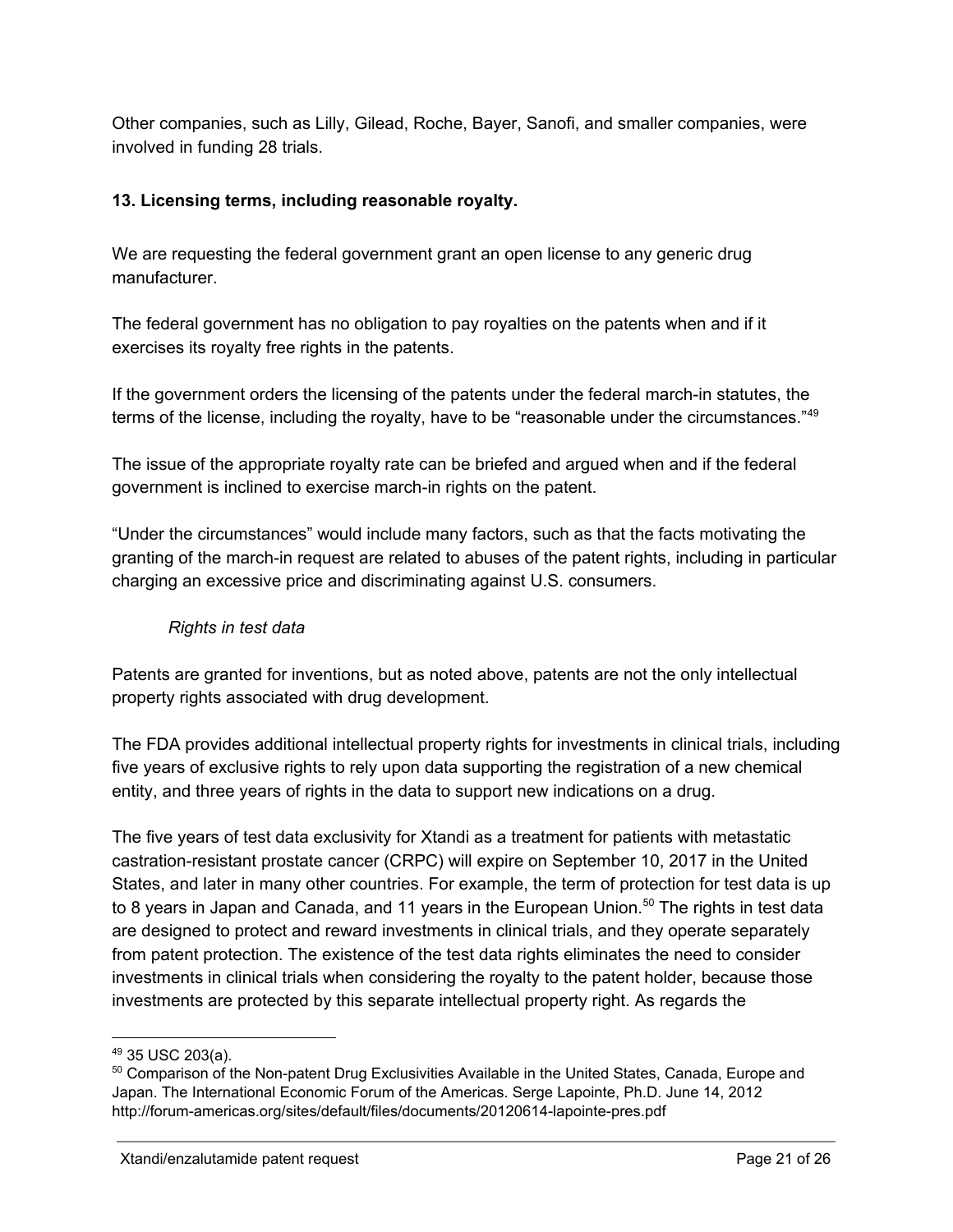investments in the U.S. market, it is likely that Astellas will have earned more than \$5 billion from the U.S. market alone, through September 10, 2017, the date of the most relevant test data exclusivity in the United States ends. Astellas will have also earned billions more from sales outside of the United States, where most patients reside.

# *Average industry royalty rates*

According to the IRS, in 2012, the average rate of aggregate royalties (for all patents, know-how, trademarks, etc.<sup>51</sup>), reported on corporate income tax returns for the pharmaceutical and medicine manufacturing sector (MINOR CODE 325410) was 6.95 percent.

# **14. Funding of research to further develop enzalutamide.**

One possible argument against any policy that lowers drug prices or shortens the term of a monopoly is that society benefits from the incentive to invest in R&D to find new uses for a drug.

It is possible to address the objective of providing sustainable sources of R&D funding without having high prices or longer monopolies.

On at least two occasions in the past involving NIH funded cancer drugs, and more recently in connection with proposals to create or extend monopolies in various drafts of the 21st Century Cures Act, there have been proposals to have mandates for funding R&D.

In one case, involving a dispute over the term of the monopoly on the cancer drug cisplatin in the early 1980s, there was a proposal that generic firms be obligated to contribute to the costs of ongoing research to determine new uses for the drug, following generic entry. This proposal, made by a generic drug company seeking to end the cisplatin monopoly, led to a compromise whereby Bristol-Myers was allowed to extend the monopoly for five more years, but only after they lowered the price of cisplatin and contributed tens of millions of dollars to independent research through non-profit institutions, at the direction of the NIH. Later, BMS proposed something similar, in an unsuccessful effort to extend data exclusivity on the cancer drug Taxol. In early drafts of the the 21st Century Cures legislation, there were proposals to associate extensions of drug monopolies with obligations to provide money to the NIH, and to make other investments in R&D.

In this case involving Xtandi, the NIH could simultaneously end the Xtandi monopoly and require any generic drug company to make contributions toward follow-on research to explore new and/or better uses of enzalutamide. Such obligations could be a condition of any use of the federal government's royalty free right in the drug, or as a condition of obtaining a march-in license.

<sup>&</sup>lt;sup>51</sup> The IRS does not provide a definition of royalties. See: https://www.irs.gov/pub/irs-tege/eotopicd89.pdf.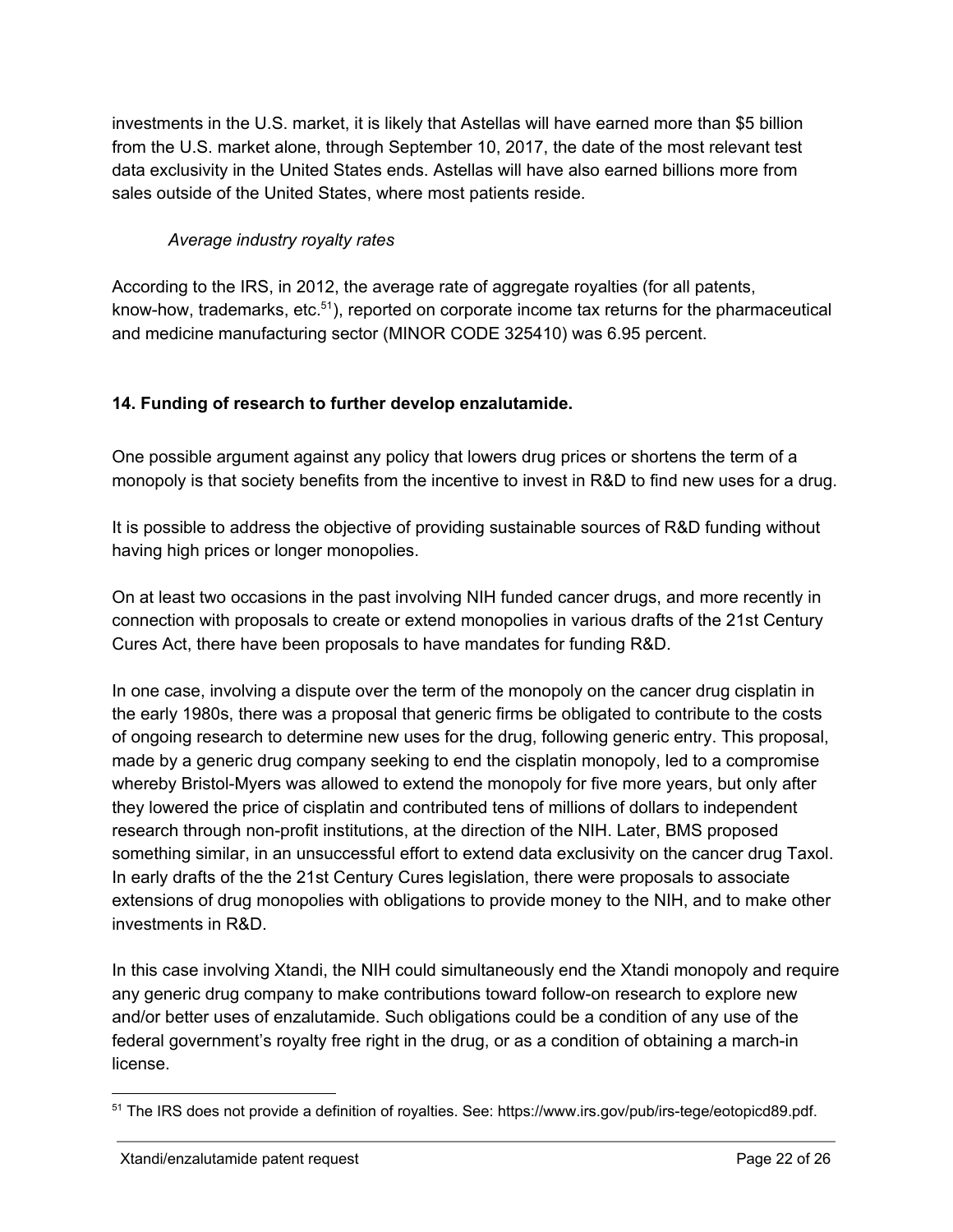Note that there are benefits in having different parties participate in the testing of drugs, including those that do not have conflicts of interest as regards reporting possible negative impact of products, or allowing greater competition in designing better delivery mechanisms or new combination products. Also, in the case of Xtandi, more than half of the trials involving enzalutamide are already funded by entities other than Astellas.

# **15. Standard for determining that Xtandi prices are unreasonable.**

In determining if the prices for Xtandi violate the statutory obligation to make products available to the public on reasonable terms and conditions, the NIH has broad discretion to consider a variety of factors, including the high price of the drug and the fact that the high price leads to restrictions on access and financial hardships on patients. However, in this case, we recommend the NIH address a narrower question, that can be answered clearly, given the robust evidence.

Do the Astellas prices for Xtandi discriminate against consumers in the United States? And, if so, the NIH should approve the March-In request, or use its royalty free rights in the patents, to prevent U.S. residents from paying more for a drug invented on federal grants than residents of other high income countries.

We have obtained prices for Xtandi in the United States and in 13 other high income countries, and this data allows the NIH to determine whether U.S. consumers are being asked to pay more for a drug invented on federal grants than Astellas charges in other high income countries.

One possible comparison to determine if the price is unreasonable is to consider the prices in other industrialized countries outside of the United States that have (1) per capita incomes of at least half that of the United States, (2) have the large economies as measured by the GDP, and (3) are members of the OECD, and to consider the U.S. price to be unreasonable, if the average wholesale price (AWP) in the U.S. is higher than the median price in the reference countries.

We propose using an odd number of countries. The 13 countries that have incomes at least 50 percent of the United States and which have the largest economies include Japan, Germany, France, the UK, Italy, Canada, Australia, Spain, the Netherlands, Switzerland, Sweden, Belgium and Norway.

We have prices for all 13 of the reference countries. None of the prices are higher than \$36.93, and the April 2015 U.S. AWP was \$88.48. It is not a close call: the U.S. prices are discriminatory and are unfair to U.S. residents. Note that the *highest* price of the 13 high income reference countries was less than half (42 percent) of the average wholesale price (AWP) in the United States, the median of the 13 prices reference prices we have obtained is just 36 percent of the US AWP, and the prices in Japan and Canada are 30 percent and 23 percent respectively of US AWP. As a percentage in 2014 per capita income, the U.S. prices are also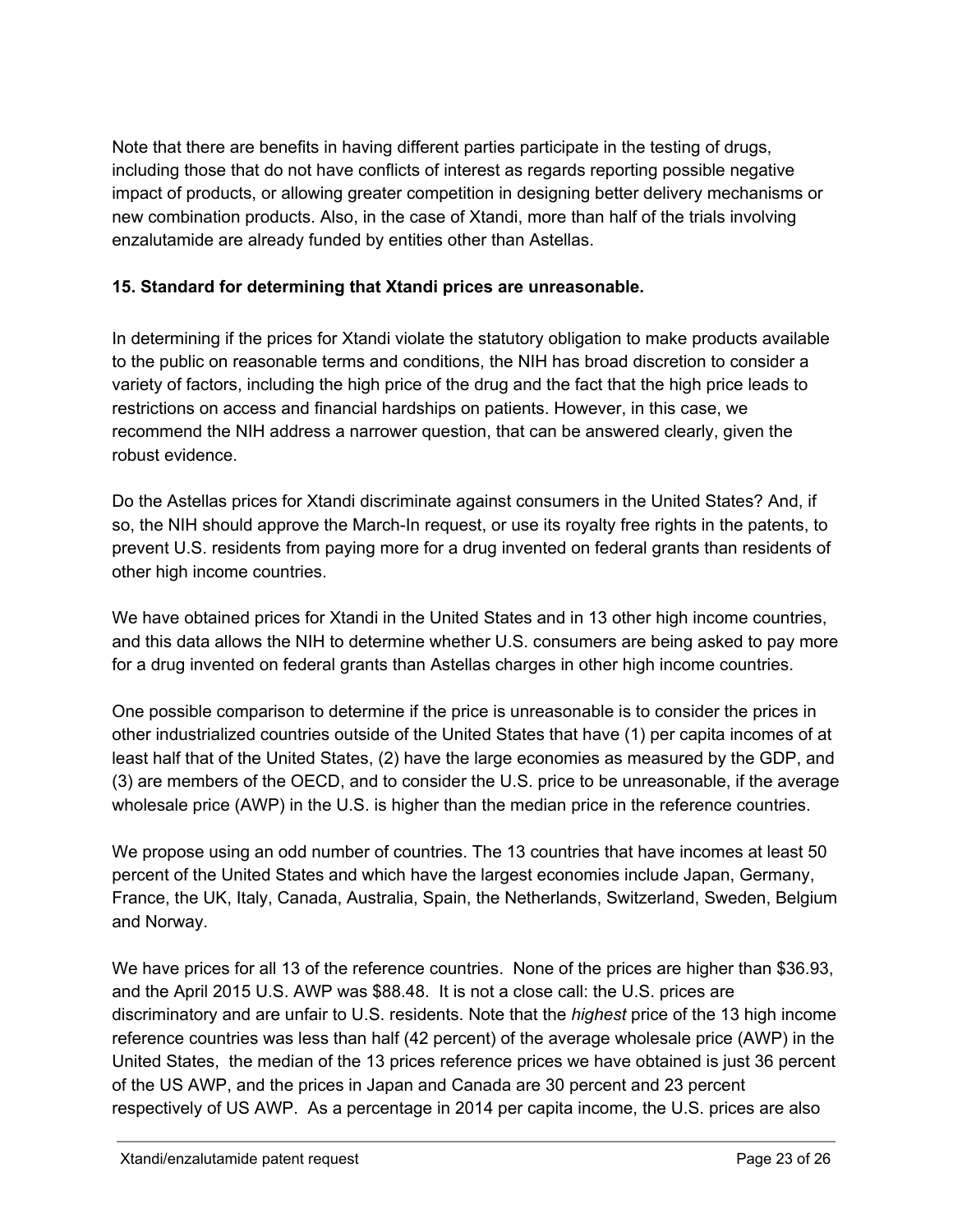far higher than for any of the 13 high income countries. In eight countries, the annual cost of Xtandi is between 47 percent and 97 percent of annual per capita income. In four countries, the annual cost of Xtandi is between 111 percent and 161 percent of per capita income. In the United States, the annual cost of Xtandi is 234 percent of 2014 per capita income.

|                                            | 2014 GDP             | 2014 annual<br>Per Capita<br><b>Income</b> | price per<br>40 mg unit | <b>Annual price</b><br>(x 4x 365.25)<br>as percent of<br>2014 per capita<br>income |
|--------------------------------------------|----------------------|--------------------------------------------|-------------------------|------------------------------------------------------------------------------------|
| United States, Average                     |                      |                                            |                         |                                                                                    |
| Wholesale price April 2015                 | \$17,419,000,000,000 | \$55,200                                   | \$88.48                 | 234%                                                                               |
|                                            |                      |                                            |                         |                                                                                    |
| Japan                                      | \$4,601,461,206,885  | \$42,000                                   | \$26.37                 | 92%                                                                                |
| Germany                                    | \$3,868,291,231,824  | \$47,640                                   | \$36.93                 | 113%                                                                               |
| France                                     | \$2,829,192,039,172  | \$42,960                                   | \$26.73                 | 91%                                                                                |
| United Kingdom                             | \$2,988,893,283,565  | \$43,430                                   | \$35.65                 | 120%                                                                               |
| Italy                                      | \$2,141,161,325,367  | \$34,270                                   | \$26.01                 | 111%                                                                               |
| Canada                                     | \$1,785,386,649,602  | \$51,630                                   | \$20.12                 | 57%                                                                                |
| Australia                                  | \$1,454,675,479,666  | \$64,540                                   | \$23.46                 | 53%                                                                                |
| Spain                                      | \$1,381,342,101,736  | \$29,440                                   | \$32.38                 | 161%                                                                               |
| Netherlands                                | \$879,319,321,495    | \$51,890                                   | \$31.48                 | 89%                                                                                |
| Switzerland                                | \$701,037,135,966    | \$88,120*                                  | \$35.46                 | 59%                                                                                |
| Sweden                                     | \$571,090,480,171    | \$61,610                                   | \$26.96                 | 64%                                                                                |
| Belgium                                    | \$531,546,586,179    | \$47,260                                   | \$31.48                 | 97%                                                                                |
| Norway                                     | \$499,817,138,323    | \$103,630                                  | \$33.09                 | 47%                                                                                |
|                                            |                      |                                            |                         |                                                                                    |
| Median, reference countries                |                      |                                            | \$31.48                 | 91%                                                                                |
| Unweighted average, reference<br>countries |                      |                                            | \$29.70                 | 89%                                                                                |

| Table 15.1: US Average Wholesale Price, relative to prices in 13 reference countries |
|--------------------------------------------------------------------------------------|
|--------------------------------------------------------------------------------------|

\* For Switzerland, only 2013 per capita income was available.

One defense for the high U.S. price for Xtandi would be that the product could not have been developed at a lower price. But given the significant market for this drug, the federal subsidies in both the preclinical and clinical stages, and the fact that prostate cancer is the among the three most common types of cancer, $52$  that defense can be rejected entirely, and certainly going forward, given the billions of dollars in revenue already earned by Astellas.

### **16. Conclusion**

We are requesting the federal government take steps to address the discriminatory and unfair pricing of Xtandi/enzalutamide by Astellas. U.S. residents should not have to pay two to four

<sup>52</sup> American Cancer Society: Cancer Facts and Figures 2015. Atlanta, Ga: American Cancer Society, 2015.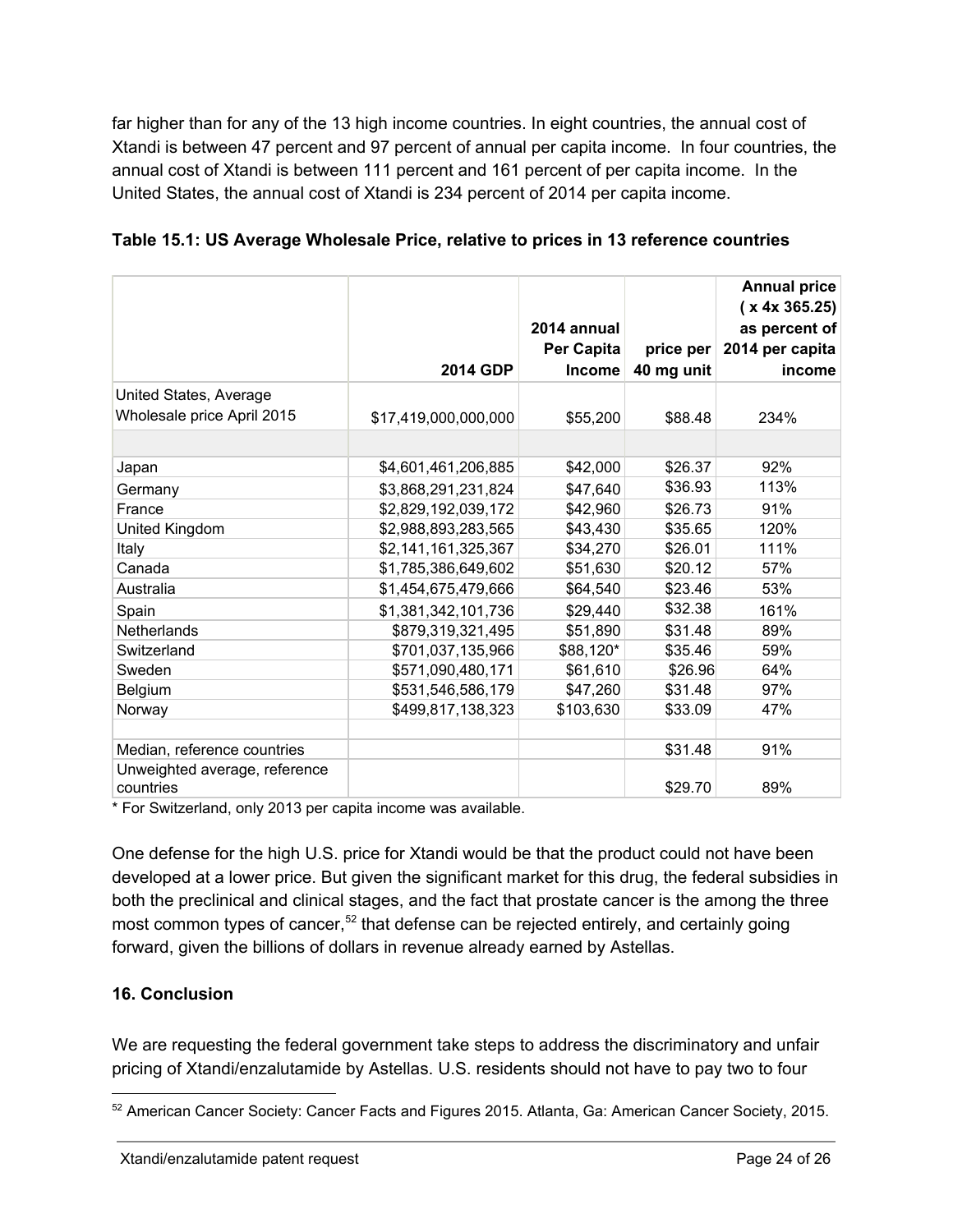times as much for a cancer drug than residents of other high income countries, particularly when the drug was invented with the support of federal grants and benefited from other federal research subsidies. The average wholesale price for Xtandi was \$129,269 per year in 2015, and this was more than twice as high as the price in any other high income country in our 13 country survey, and four times as high as the price in Canada. U.S. taxpayers are generous when it comes to financing research programs at the NIH, the U.S. Department of Defense, and in other federal agencies. However, we should not allow the companies that commercialize this research to discriminate and use unfair prices that impose financial hardships on U.S. residents, create access barriers for cancer patients, and make our workforce less competitive in global markets.

There are many areas where current U.S. laws are inadequate to address excessive or unfair prices. This is not one of them. The Bayh-Dole Act was passed with the promise that the federal March-In rights or the federal government royalty-free rights in patents would be available to protect the public from the unreasonable use of patented inventions. This is such a case.

Please contact Andrew S. Goldman, counsel for Policy and Legal Affairs at KEI, about this request. He can be reached at andrew.goldman@keionline.org, or by telephone at +1.202.332.2670.

Sincerely,

James Packard Love, Andrew S. Goldman, Diane Singhroy, Zack Struver, Claire Cassedy and Elizabeth Rajasingh, on behalf of Knowledge Ecology International 1621 Connecticut Avenue, Suite 500 Washington, DC 20009 http://keionline.org

Manon Ress, Michael Davis and Ruth Lopert, on behalf of Union for Affordable Cancer Treatment (UACT http://cancerunion.org

Cc:

Army research Laboratory Domestic Technology Transfer (Patent Licensing, Cooperative R&D Agreements, Test Service Agreements) via ORTA@arl.army.mil

National Institutes of Health Karen Rogers, via rogersk@mail.nih.gov Mark L. Rohrbaugh PhD, JD via RohrbauM@mail.nih.gov.